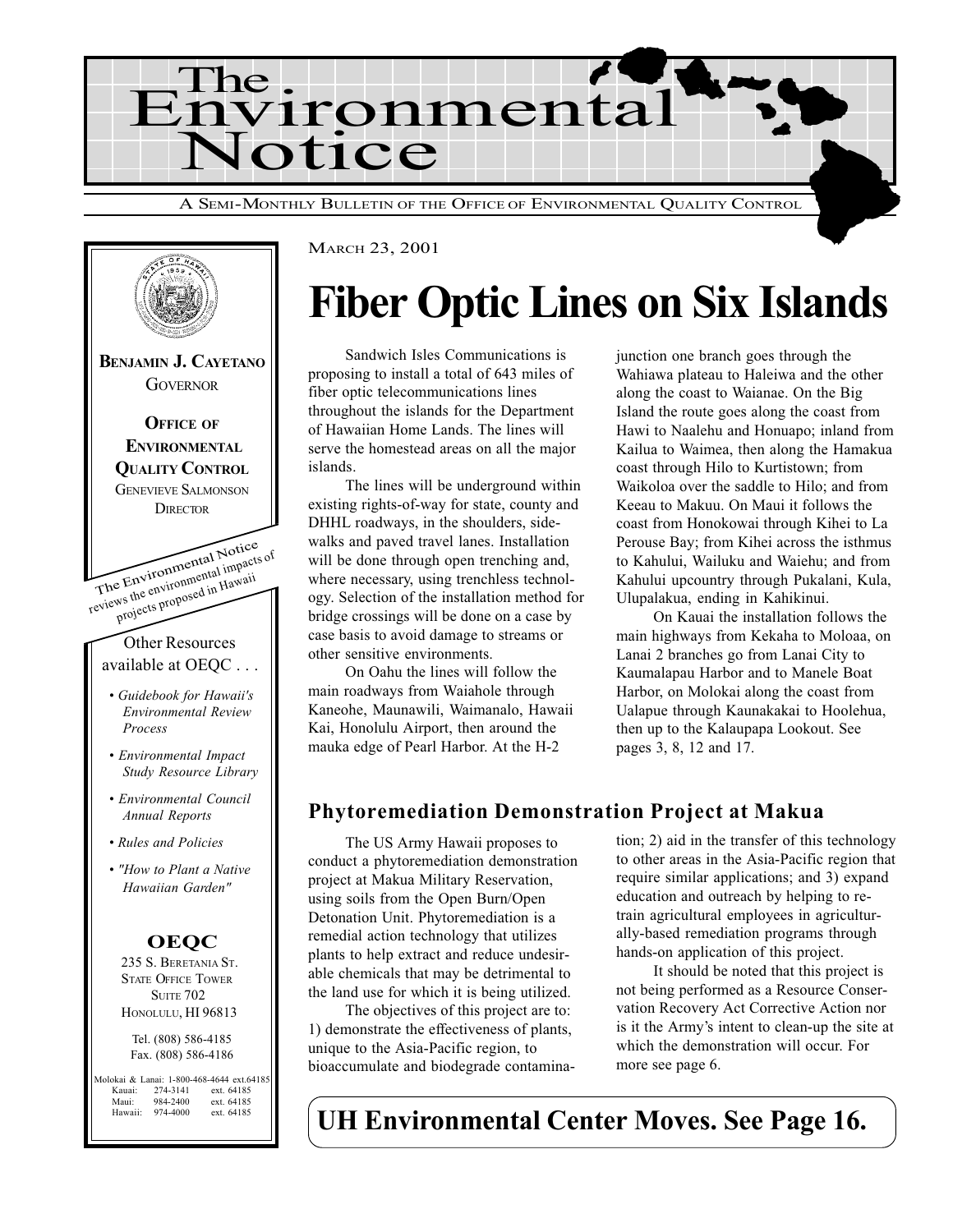# Table of Contents

#### MARCH 23, 2001

## **1** Oahu Notices

#### Draft Environmental Assessments

| (1) Kapolei Judiciary Complex, Family Court & Juvenile |  |
|--------------------------------------------------------|--|
|                                                        |  |
|                                                        |  |
|                                                        |  |

#### Final Environmental Assessments/

| <b>Findings of No Significant Impacts (FONSI)</b> |  |  |  |
|---------------------------------------------------|--|--|--|
|---------------------------------------------------|--|--|--|

| (4) Laie Wastewater Collection System Expansion, Phase I 5 |  |
|------------------------------------------------------------|--|
|                                                            |  |

#### National Environmental Policy Act (NEPA)

| (5) Draft Integrated Natural Resources Management Plan and        |  |
|-------------------------------------------------------------------|--|
| Environmental Assessment for Oahu Army Subinstallations 5         |  |
| (6) Open Burn (OB)/Open Detonation (OD) Unit Phytoremediation     |  |
|                                                                   |  |
| (7) Renovation of Quads B, C, D, E and F at Schofield Barracks    |  |
| Military Reservation, Oahu, Hawaii for the Whole Barracks Renewal |  |
|                                                                   |  |
|                                                                   |  |

#### Previously Published Projects Pending Public Comments

|--|

## **1 Maui Notices**

#### Draft Environmental Assessments

| (2) Maui County Rural Fiber Optic Duct Lines Project  8 |  |
|---------------------------------------------------------|--|
|                                                         |  |

#### Final Environmental Assessments/

#### Findings of No Significant Impacts (FONSI)

| (5) Spreckelsville Bikeway (Phase II of the Northshore Greenway)  10 |  |
|----------------------------------------------------------------------|--|
| (6) West Maui Mountains Watershed Partnership  11                    |  |

#### Previously Published Projects Pending Public Comments

|--|

# 6 Hawaii Notices

#### Draft Environmental Assessments

| (1) Hawaii Rural Fiber Optic Duct Lines Project  12              |  |
|------------------------------------------------------------------|--|
|                                                                  |  |
| (3) UH-Hilo Pacific Aquaculture and Coastal Resources Center  13 |  |

#### Final Environmental Assessments/

#### Findings of No Significant Impacts (FONSI)

#### National Environmental Policy Act (NEPA)

[\(6\) Draft Integrated Natural Resources Management Plan and](#page-14-0) Environmental Assessment for Pohakuloa Training Area .............. 15

### Previously Published Projects Pending Public Comments

## **■ [Kauai Notices](#page-16-0)**

#### Draft Environmental Assessments

#### Final Environmental Assessments/

#### Findings of No Significant Impacts (FONSI)

#### Previously Published Projects Pending Public Comments Draft Environmental Assessments .................................................... 19

## A Pacific Area News

# **≰ Shoreline Notices**

# **A** Pollution Control Permits

| DOH Public Notice (Modification of Consent Decree & Order)  23 |  |
|----------------------------------------------------------------|--|

# **Alien Species Permits**

| Importation of Octopi & Squids for Reseach and Exhibition  24 |  |
|---------------------------------------------------------------|--|
|---------------------------------------------------------------|--|

### **At [Coastal Zone News](#page-24-0)**

| (1) Bank Stabilization and Repair at the Medal of Honor Memorial,     |  |
|-----------------------------------------------------------------------|--|
|                                                                       |  |
| (2) Private Residential Boat Dock, Iroquois Lagoon, Iroquois Point    |  |
|                                                                       |  |
| (3) Hawaii Kai Marina Shore Stabilization of Parcel B, "The Peninsula |  |
|                                                                       |  |

#### $\bullet$  Announcements

UH Environmental Center's New Address and Extra

OEQC intends to make the information in this bulletin accessible to everyone. Individuals that require this material in a different format (such as large type or braille), should contact our office for assistance. EIS's Available .................................................................................. 16

The Environmental Notice **Office of Environmental Quality Control** Page 2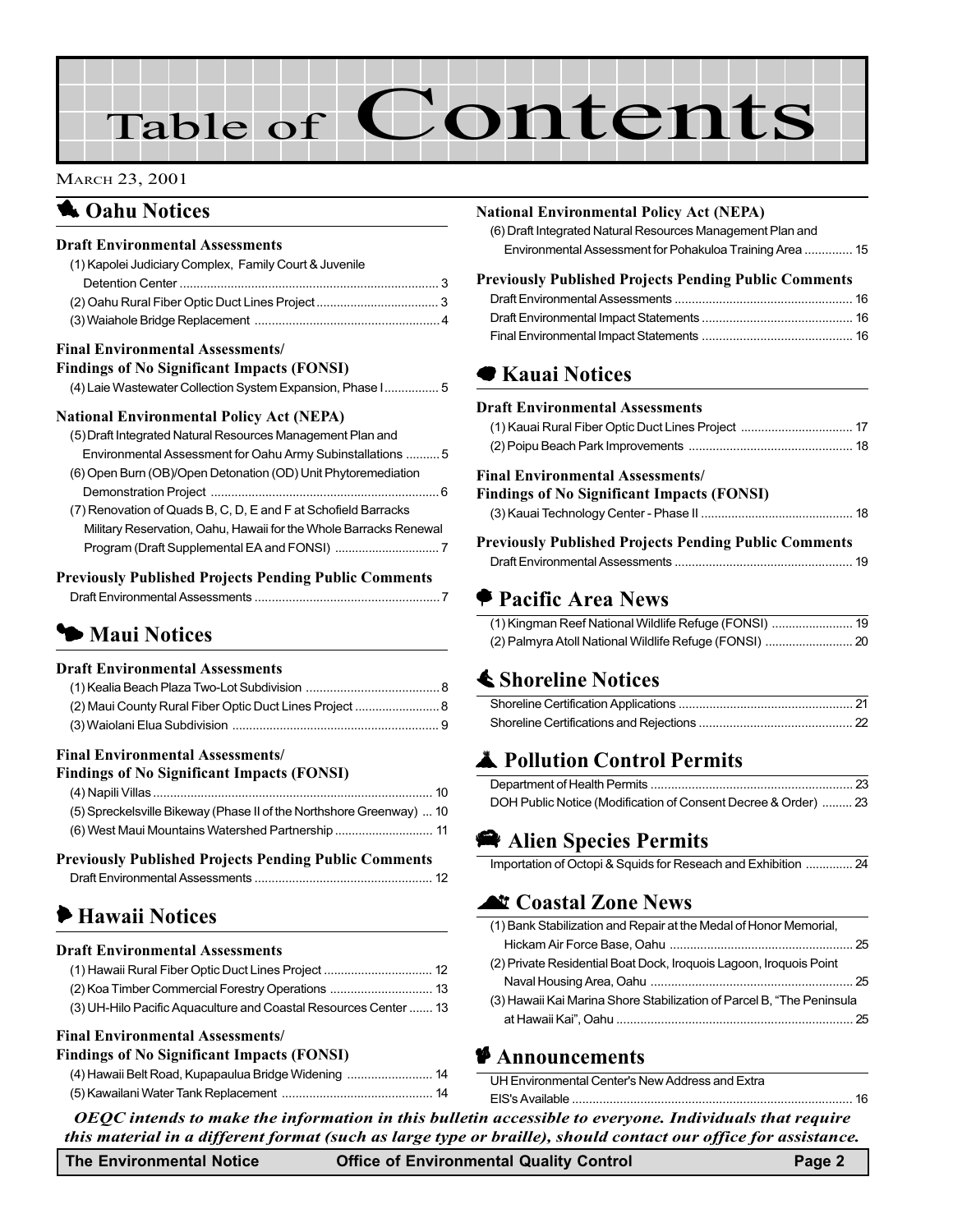<span id="page-2-0"></span>

Authority: Same as above. Consultant: Architects Hawaii, Ltd. 1001 Bishop Street Pacific Tower, Suite 300 Honolulu, Hawaii 96813 Contact: Lloyd Arakaki (523-9636 x 346) Public Comment Deadline: April 23, 2001 Status: DEA First Notice pending public comment. Address comments to the applicant with copies to the consultant and OEQC. Permits CWRM use permit; sewer connection;

Required: grading, erosion, building, point source ID

The proposed project consists of a new Family Court of the First Judicial Circuit and a new Juvenile Detention Center. The Family Court is planned to have a gross floor area of about 259,700 square feet while the detention center is planned to have 84 beds with about 69,000 square feet of gross floor area. This Judiciary Complex would replace projected space requirements to the year 2010. The construction completion year is scheduled for 2005.

The existing project site consists of somewhat rectangular-shaped property situated on the southern end of the intersection of Kamokila Boulevard with Kapolei Parkway. The existing project site is located within the City of Kapolei's designated Civic Center area which is comprised of about 57 acres planned for the development of both State and City government offices and public facilities.

The approximately 6.5-acre property (Parcel 4) is presently comprised of two parcels identified as Tax Map Key 9-01-16:49, 4 and 5. Parcel 4 consists of 6.53 acres and Parcel 5 consists of 7.016 acres. Exhibits 3 and 4 identify these parcels based upon the State's Tax Map for the area. These designated parcels are owned by the Estate of James Campbell and will be deeded to the State of Hawaii when construction of the Judiciary Complex commences on Parcel 4.



## (2) Oahu Rural Fiber Optic Duct Lines Project

| District:                         | All except Koolauloa Development Plan |
|-----------------------------------|---------------------------------------|
|                                   | Area                                  |
| TMK:                              | various                               |
| Applicant:                        | Sandwich Isles Communications, Inc.   |
|                                   | 1001 Bishop Street                    |
|                                   | Pauahi Tower, 27th Floor              |
|                                   | Honolulu, Hawaii 96813                |
|                                   | Contact: Larry Fukunaga (524-8400)    |
| <b>Approving Agency/Accepting</b> |                                       |
| <b>Authority:</b>                 | Department of Transportation          |
|                                   | <b>Highways Division</b>              |
|                                   | 601 Kamokila Blvd., Suite 691         |
|                                   | Kapolei, Hawaii 06707                 |
|                                   | Contact: Michael Amuro (692-7332)     |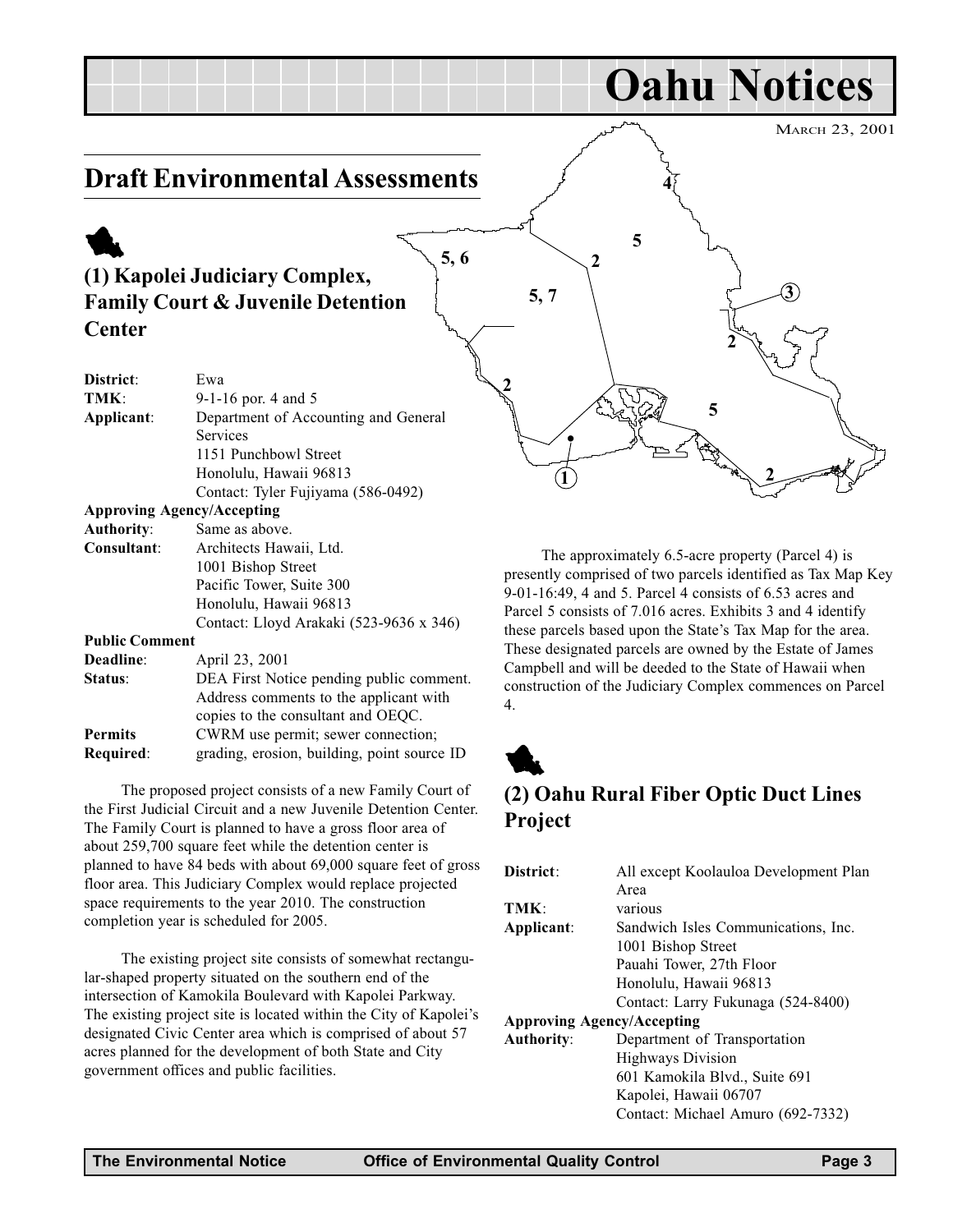# <span id="page-3-0"></span>Oahu Notices

MARCH 23, 2001

| Consultant:           | SSFM International, Inc.                                                                                                                                                 |
|-----------------------|--------------------------------------------------------------------------------------------------------------------------------------------------------------------------|
|                       | 501 Sumner Street, Suite 502                                                                                                                                             |
|                       | Honolulu, Hawaii 96817                                                                                                                                                   |
|                       | Contact: Ronald Sato (531-1308)                                                                                                                                          |
| <b>Public Comment</b> |                                                                                                                                                                          |
| Deadline:             | April 23, 2001                                                                                                                                                           |
| Status:               | DEA First Notice pending public comment.<br>Address comments to the applicant with<br>copies to the approving agency or accepting<br>authority, the consultant and OEQC. |
| <b>Permits</b>        | ROW, possible COE, SMA, 401 WQC,                                                                                                                                         |
| Required:             | CZM, SCAP                                                                                                                                                                |
|                       |                                                                                                                                                                          |

Sandwich Isles Communications, Inc. (SIC) has a license agreement from the State Department of Hawaiian Home Lands (DHHL) to provide essential communications services to DHHL homestead areas within the island of Oahu. As a major component of its mission, SIC plans to construct underground fiber optic telecommunication cables within State highways, City and County of Honolulu (City), and DHHL roadway right-of-ways in order to provide service to homestead areas.

A total of approximately 113.1 miles of underground fiber optic telecommunications cable would be installed within existing rights-of-way highway and roadway facilities throughout the island. The majority of affected roads would be State Highways. The installation of fiber optic duct lines would be within the shoulder, sidewalk, or paved travel lanes of the right-of-way of various State, County and DHHL roads.

Cable installation would be done primarily through the open trench method, or using trenchless technology where necessary. Bridge crossing methods would be determined on a case-by-case basis, and may include either bridge attachments or directional drilling under streams or gulches if practicable to avoid impacts to streams or sensitive environmental resources.

The project benefits DHHL residents by providing high quality, essential telecommunication services at a cost regulated by the PUC's tariff, which is competitive with comparable outside telecommunication services, with the installation of fiber optic duct line at no cost to DHHL. The project will create several positive benefits to beneficiaries of Hawaiian Home Lands, including high quality, essential telecommunication services at a reasonable cost and employment and educational opportunities.



## (3) Waiahole Bridge Replacement

| District:                         |                                          |
|-----------------------------------|------------------------------------------|
|                                   | Koolaupoko                               |
| Applicant:                        | Department of Transportation             |
|                                   | 601 Kamokila Boulevard                   |
|                                   | Kapolei, Hawaii 96707                    |
|                                   | Contact: Craig Watanabe (692-7551)       |
| <b>Approving Agency/Accepting</b> |                                          |
| <b>Authority:</b>                 | Same as above.                           |
| Consultant:                       | Environmental Communications, Inc.       |
|                                   | 1188 Bishop Street, Suite 2210           |
|                                   | Honolulu, Hawaii 96813                   |
|                                   | Contact: Taeyong Kim (528-4661)          |
| <b>Public Comment</b>             |                                          |
| Deadline:                         | April 23, 2001                           |
| Status:                           | DEA First Notice pending public comment. |
|                                   | Address comments to the applicant with   |
|                                   | copies to the consultant and OEQC.       |
| <b>Permits</b>                    | SMP, NPDES, SCAP, Army 404, 401 WQC,     |
| Required:                         | CZM, building, grading                   |

The Waiahole Bridge is a two-span structure crossing over the perennial Waiahole Stream and is located immediately south of intersection of Kamehameha Highway (Route 83) and Waiahole Valley Road in the Koolaupoko District, Island of Oahu, State of Hawaii. The structure consists of a reinforced concrete deck girder structure 66-feet in length and 26-feet. The existing bridge was built in 1922.

The existing bridge is planned for demolition and replacement by a new bridge of approximately 66-feet in length between abutments and 50-feet in width. The bridge will support two travel lanes of 12-feet with 11-foot shoulders for pedestrian and emergency use. Metal railings will be installed on concrete for a total barrier height extending 4 feet 6-inches above the bridge deck to conform to bicycle traffic requirements.

The proposed bridge will be designed in accordance with the 1998 American Association of State Highway and Transportation Officials (AASHTO LRFD) Bridge Design Specifications and subsequent interim standards. The bridge and approaches will have a design speed of 30 miles per hour and have a posted speed limit of 25 miles per hour.

During the construction period, a temporary detour road and culvert will be constructed approximately 40-feet makai (east and downstream) of the existing bridge.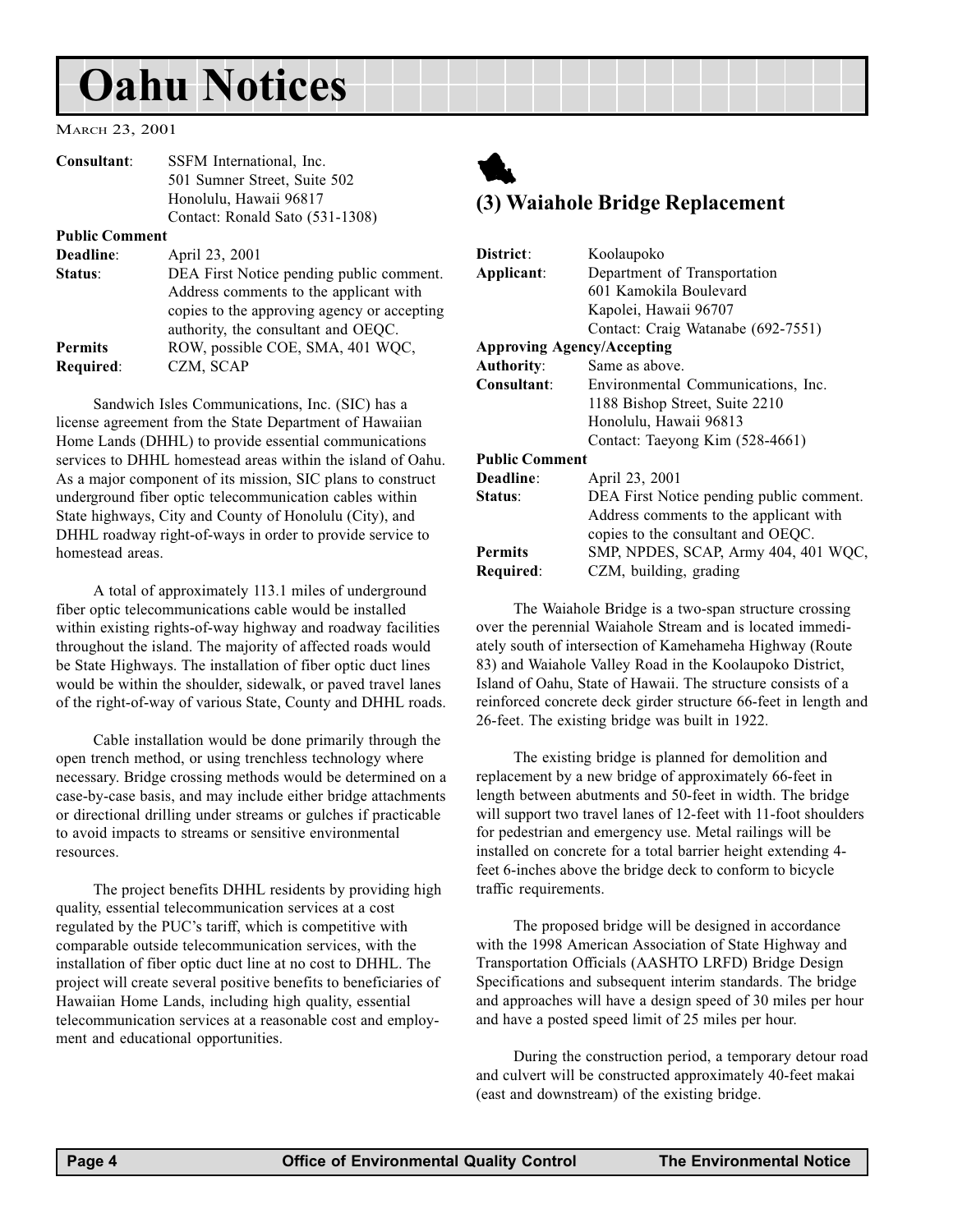<span id="page-4-0"></span>

Short-term impacts will include traffic disruption, turbidity resulting from work within the stream, and increased noise from construction activities. These impacts are construction related and are not expected to result in any adverse long-term impacts. Best Management Practices (BMPs) will be used to mitigate construction related activities.

# Final Environmental Assessments/Findings of No Significant Impacts (FONSI)



(4) Laie Wastewater Collection System Expansion, Phase I

| District:         | Koolauloa                              |
|-------------------|----------------------------------------|
| TMK:              | $5-5-06:5$ (por.)                      |
| Applicant:        | City and County of Honolulu            |
|                   | Department of Design and Construction  |
|                   | 650 South King Street                  |
|                   | Honolulu, Hawaii 96813                 |
|                   | Contact: Po Chan (523-4324)            |
|                   | <b>Approving Agency/Accepting</b>      |
| <b>Authority:</b> | Same as above.                         |
| Consultant:       | R.M. Towill Corporation                |
|                   | 420 Waiakamilo Road, Suite 411         |
|                   | Honolulu, Hawaii 96817                 |
|                   | Contact: Dr. Leighton Lum (842-1133)   |
| Status:           | FEA/FONSI issued, project may proceed. |
| <b>Permits</b>    |                                        |
| Required:         | <b>NPDES</b>                           |

The City and County of Honolulu, and Hawaii Reserves Incorporated (HRI) propose to upgrade the existing sewer collection system servicing the Brigham Young University, Hawaii campus, the Polynesian Cultural Center, and certain HRI commercial properties in the community of Laie, Koolauloa District, Oahu. Proposed improvements include a new gravity collector, pump station and force main connected to the existing La'ie Water Reclamation Facility. These upgrades are proposed to improve system reliability and eliminate the potential for leaks and spills from aging sewer lines. The improved system is designed to carry capacity above existing levels in order to accommodate possible future development in La'ie, as planned in the Ko'olauloa Sustainable Communities Plan. The project will benefit the environment by collecting and treating sewage effluent to reusable (R1) quality. Construction is scheduled to begin June 2001 and finish November 2002. The estimated cost of the proposed project is \$5.8 million dollars.

Construction activities associated with the proposed project will generate short-term impacts in the form of fugitive dust, exhaust emissions, and construction noise. These impacts are temporary in nature and will be mitigated through best management practices. An odor control system will be installed at the pump station to reduce the risk of odor nuisance when the pump station becomes operational. Acoustical treatments, such as pump mutes, will minimize noise levels at the pump station property lines. Landscaping will be used to minimize adverse visual impacts on surrounding areas.

The proposed project is not anticipated to have substantial effects on rare, threatened, or endangered species, or their habitats. No negative impacts to cultural or historic resources are anticipated to result from the proposed work. The project will not alter the character of the surrounding area: no zoning changes are required by the expansion of the wastewater system.

# National Environmental Policy Act (NEPA)



# (5) Draft Integrated Natural Resources Management Plan and Environmental Assessment for Oahu Army Subinstallations

| District:   | Island-wide                            |
|-------------|----------------------------------------|
| Applicant:  | 25th Infantry Division (Light) and     |
|             | U.S. Army, Hawaii                      |
|             | Directorate of Public Works            |
|             | U.S. Army Garrison, Hawaii             |
|             | Schofield Barracks, Hawaii 96857-5013  |
|             | Contact: Steve Kim (656-2878 x 1050)   |
| Consultant: | Center for Ecological Management of    |
|             | Military Lands                         |
|             | Colorado State University              |
|             | Fort Collins, CO 80523-1500            |
|             | Contact: Cindy Herdrich (970-491-2728) |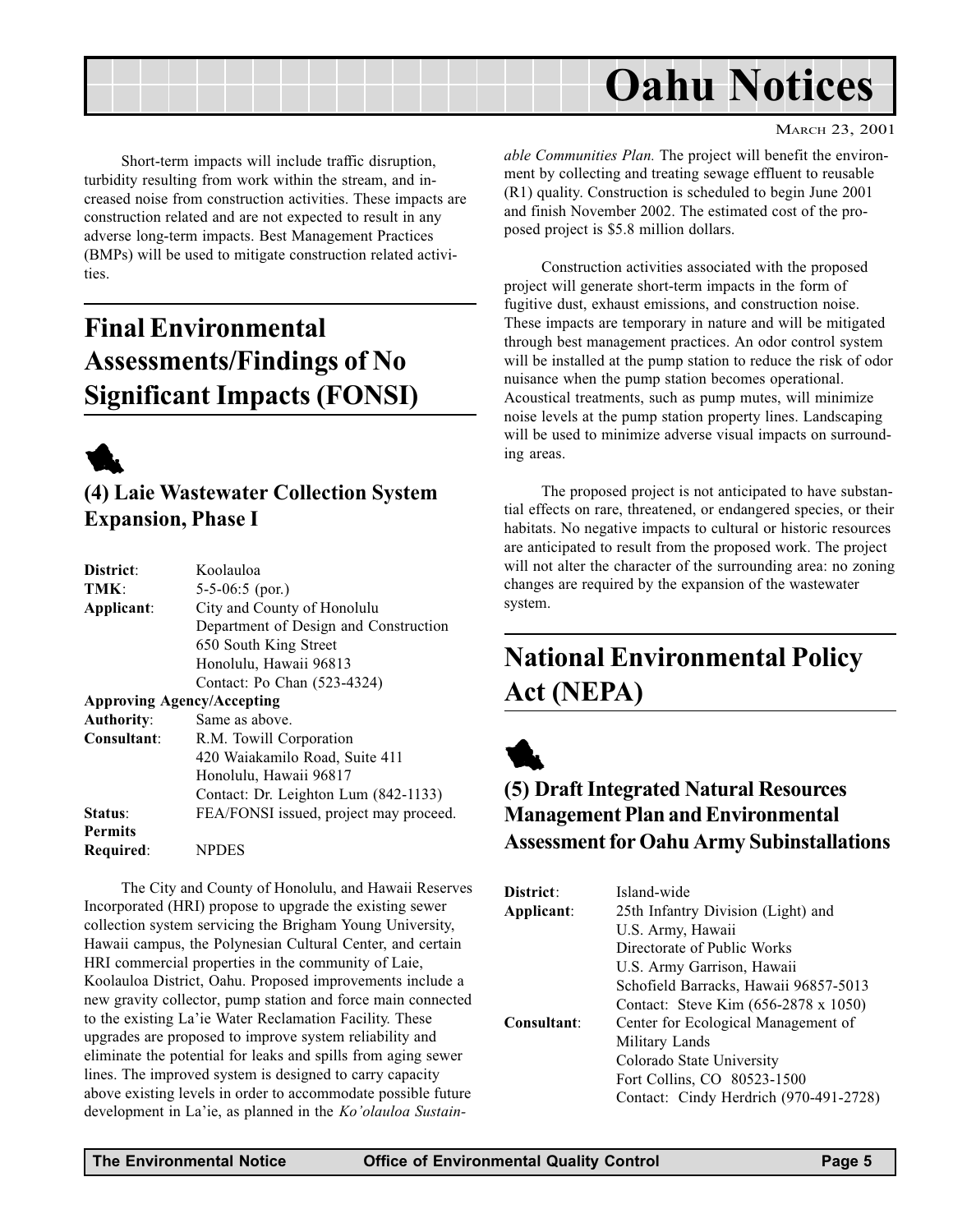# <span id="page-5-0"></span>Oahu Notices

MARCH 23, 2001

#### Public Comment

Deadline: April 23, 2001

The 25th Infantry Division (Light) and U.S. Army Hawaii is proposing to implement an Integrated Natural Resources Management Plan (INRMP) for its Oahu subinstallations to comprehensively manage all natural resources while sustaining the Army's capability to successfully achieve its mission. It integrates all natural resources and Integrated Training Area Management (ITAM) programs to conserve and rehabilitate natural resources consistent with military preparedness. The Sikes Act requires an INRMP be completed and implemented for each military installation that has significant natural resources. The INRMP for Oahu covers plans for Dillingham Military Reservation, Kahuku Training Area, Kawailoa Training Area, Makua Military Reservation, Schofield Barracks Military Reservation, and Schofield Barracks East Range. The INRMP will assist the Army in maintaining, protecting, and enhancing the ecological integrity and biological communities of its Oahu training lands. It will also continue to provide outdoor recreational opportunities for the public and military communities. Proposed initiatives will provide increased awareness to military and civilian users for potential environmental impacts to training lands.

Incorporated into the INRMP document is an Environmental Assessment, which analyzes potential environmental impacts associated with the implementation of the proposed plan. Proposed management actions in the INRMP will offer a fully integrated and more balanced approach to natural resources management, thereby producing considerable ecosystem-wide benefits. Over time, the Army would maintain ecosystem viability and ensure sustainability of desired military training conditions. Actions on property surrounding Oahu Army training lands when added to the effects of proposed management actions, are expected to result in cumulatively adverse effects to existing resources.

Copies of the Draft INRMP and EA will be available for public review at the Hawaii State Library (Main Library), Kahuku Public & School Library, Wahiawa Public Library, and Waianae Public Library.

Deadline for receiving public comments on the Draft INRMP and EA is April 23, 2001. Comments should be sent to: Steve Kim, Directorate of Public Works, U.S. Army Garrison-Hawaii, Schofield Barracks, HI 96857-5013; Phone: 656-2878 x 1050; Fax: 656-1039; Email: kims@schofield.army.mil.



### (6) Open Burn (OB)/Open Detonation (OD) Unit Phytoremediation Demonstration Project

| <b>District</b> :     | Waianae                                   |
|-----------------------|-------------------------------------------|
| Applicant:            | 25th Infantry Division (Light) and U.S.   |
|                       | Army, Hawaii                              |
|                       | Schofield Barracks, Hawaii 96857-5013     |
|                       | Contact: Peter Yuh, Jr. (656-2878 x 1051) |
| <b>Public Comment</b> |                                           |

Deadline: April 23, 2001

The US Army Hawaii proposes to conduct a phytoremediation demonstration project at Makua Military Reservation (MMR), island of Oahu, using soils from the MMR OB/OD Unit. Phytoremediation is a remedial action technology that utilizes plants to help extract and reduce undesirable chemicals that may be detrimental to the land use for which it is being utilized. The objectives of this project are to: 1) demonstrate the effectiveness of plants, unique to the Asia-Pacific region, to bioaccumulate and biodegrade contamination resulting from past military operations; 2) aid in the transfer of this phytoremediation technology to other areas in the Asia-Pacific region that require similar commercial, private sector applications; and 3) expand education and outreach by helping to re-train agricultural employees in agriculturally-based remediation programs through hands-on application of this project. The goal of this demonstration project is to transfer technology that has been successful on the continental United States to the Asia-Pacific Basin. It should be noted that this project is not being performed as a Resource Conservation Recovery Act (RCRA) Corrective Action nor is it the Army's intent to clean-up the site at which the demonstration will occur (i.e., Makua Military Reservation).

The proposed project consists of two phases: Phase 1 will consist of a greenhouse study to be conducted at the University of Hawaii College of Tropical Agriculture and Human Resources to identify candidate plant species for phytoremediation; and Phase 2 will consist of an in-situ field demonstration establishing four test planter cells within a 200-ft by 200-ft area in the OB/OD unit, and attempting to propagate various plants as part of the phytoremediation project.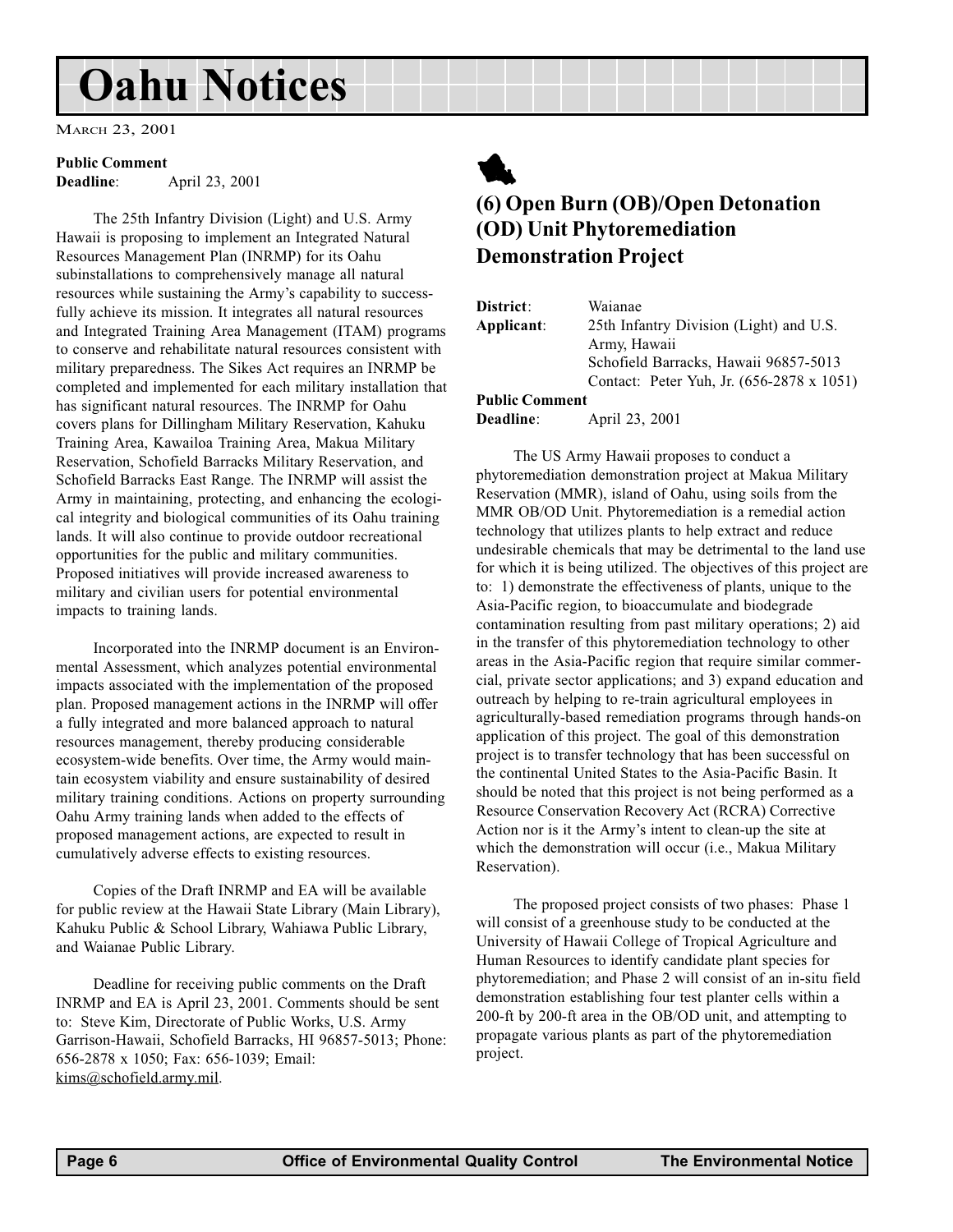<span id="page-6-0"></span>

It is anticipated that the proposed project will not have any unmitigable, significant long-term adverse effects to geology and soils, above and below ground water resources, climate, air quality, noise environment, topography, wetlands, vegetation and wildlife, threatened and endangered species, cultural, archaeological, or historic resources, and socioeconomic conditions.

The comment deadline for this Environmental Assessment and Finding of No Significant Impact is April 23, 2001. Please send comments to: Peter Yuh, Jr., NEPA Coordinator, Directorate of Public Works, U.S. Army Garrison, Hawaii, Schofield Barracks, HI 96857-5013; Phone: 656-2878 x 1051; Fax: 656-1039; Email: yuhp@schofield.army.mil.

# 1

(7) Renovation of Quads B, C, D, E and F at Schofield Barracks Military Reservation, Oahu, Hawaii for the Whole Barracks Renewal Program (Draft Supplemental EA and FONSI)

District: Wahiawa Applicant: U.S. Army Garrison, Hawaii Directorate of Public Works Schofield Barracks, Hawaii 96857-5013 Contact: Peter Yuh, Jr. (656-2878 x 1051) Public Comment Deadline: April 23, 2001

The United States Army Garrison, Hawaii is proposing to repair and renovate Quads B, C, D, E and F at Schofield Barracks Military Reservation. The repair and renovation work is necessary to provide soldiers adequate facilities for living and working. Buildings used as barracks will be completely renovated to improve living conditions for unaccompanied enlisted soldiers. Dining facilities will be repaired and renovated. Billeting functions will be separated from unit operations and headquarters facilities to provide a higher degree of privacy, security, and comfort for the soldier. Company operations facilities with arms vaults, equipment maintenance areas, unit storage and equipment storage areas will be repaired.

The Draft Supplemental Environmental Assessment (SEA) prepared for the project tiers from the Final Programmatic EA and Finding of No Significant Impact for the U.S. Army Whole Barracks Renewal Program, Oahu, Hawaii completed in July 1995. An important issue that the SEA addresses is the historical significance of the Quads. The quads were constructed between 1914 and 1931, and are located within the Schofield Barracks Historic District. To address this issue, the Army has initiated consultation with the Hawaii State Historic Preservation Division (SHPD). The SHPD concluded that the adverse effects of renovating the Quads could be mitigated through the development of a Programmatic agreement between the Army, SHPD, the Historic Hawaii Foundation and the Advisory Council on Historic Preservation.

Individuals, organizations and agencies desiring to review and comment on the Draft SEA should request a copy of the document from: Peter Yuh, Jr., NEPA Coordinator, Directorate of Public Works, U.S. Army Garrison, Hawaii, Schofield Barracks, HI 96857-5013; Phone: 656-2878 x 1051; Fax: 656-1039; Email: yuhp@schofield.army.mil.

Deadline for receiving public comments on the Draft SEA is April 23, 2001. Comments should be sent to the above address.

# Previously Published Projects Pending Public Comments

### Draft Environmental Assessments

### 1 Kahala Mandarin Oriental Hawaii Hotel (Special Management Area)

| Applicant:                        | Kahala Mandarin Oriental Hawaii Hotel              |
|-----------------------------------|----------------------------------------------------|
|                                   | 5000 Kahala Avenue                                 |
|                                   | Honolulu, Hawaii 96816                             |
| <b>Approving Agency/Accepting</b> |                                                    |
| <b>Authority:</b>                 | Department of Planning and Permitting              |
|                                   | Honolulu Municipal Building, 7 <sup>th</sup> Floor |
|                                   | 650 South King Street                              |
|                                   | Honolulu, Hawaii 96813                             |
|                                   | Contact: Geri Ung (527-6044)                       |
| <b>Public Comment</b>             |                                                    |

Deadline: April 7, 2001

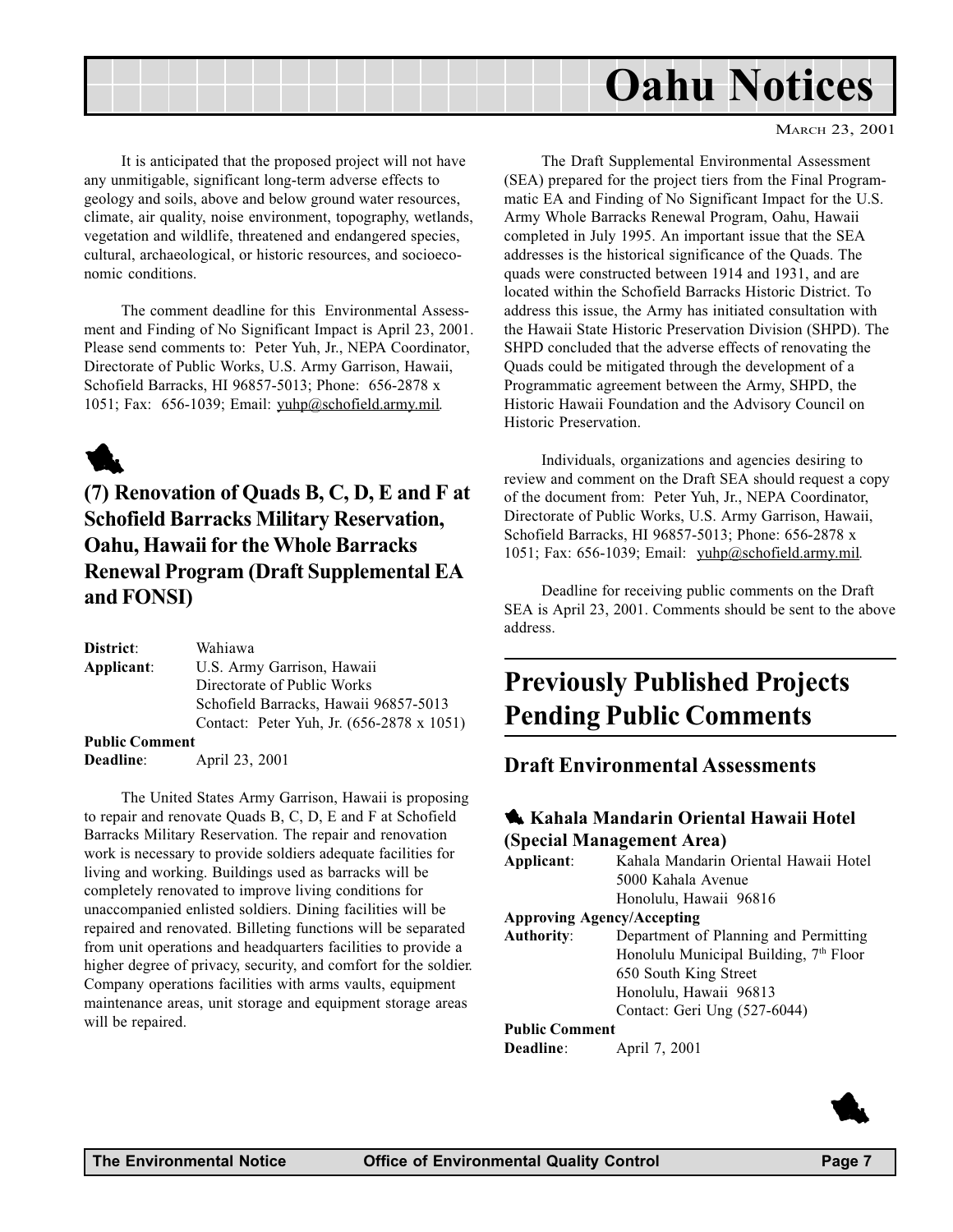# <span id="page-7-0"></span>Maui Notices

MARCH 23, 2001

# Draft Environmental Assessments

# $\blacklozenge$ (1) Kealia Beach Plaza Two-Lot Subdivision

| District:             | Kihei                                    |
|-----------------------|------------------------------------------|
| TMK:                  | $3 - 8 - 13:12$                          |
| Applicant:            | Kealia Beach Plaza/Eagle Equity Hawaii,  |
|                       | Inc.                                     |
|                       | Three Lincoln Centre                     |
|                       | 5430 LBJ Freeway, #1575, LB 29           |
|                       | Dallas, Texas 75240                      |
|                       | Contact: Howard Kollinger (972-770-2255) |
|                       | <b>Approving Agency/Accepting</b>        |
| Authority:            | County of Maui                           |
|                       | Department of Planning                   |
|                       | 250 South High Street                    |
|                       | Wailuku, Hawaii 96793                    |
|                       | Contact: Clayton Yoshida (270-7735)      |
| Consultant:           | Munekiyo & Hiraga, Inc.                  |
|                       | 305 High Street, Suite 104               |
|                       | Wailuku, Hawaii 96793                    |
|                       | Contact: Gwen Hiraga (244-2015)          |
| <b>Public Comment</b> |                                          |
| Deadline:             | April 23, 2001                           |
|                       | <b>DDI D' 11</b>                         |

| Address comments to the applicant with      |
|---------------------------------------------|
| copies to the approving agency or accepting |
|                                             |
|                                             |
|                                             |
|                                             |

The applicant, Kealia Beach Plaza/Eagle Equity Hawaii, Inc., proposes to subdivide a 1.075-acre parcel in Kihei, Maui for single-family residential use. The subject property is currently occupied by Kealia Beach Plaza, a twostory, approximately 18,600 square foot commercial complex that contains various businesses. The property, which is situated in a neighborhood that is predominantly zoned for hotel use, is bordered by the Kihei Sands Condominium to the west, a residential parcel to the east, North Kihei Road to the north, and a sandy beach and the Pacific Ocean to the south. Access to the property is provided by North Kihei Road.

The proposed action involves the demolition of the existing Kealia Beach Plaza and the subdivision of the parcel to create two (2) single-family residential lots. No more than two (2) dwellings are planned to be constructed on each lot in the future. In addition, the proposed action will involve site work for driveway aprons and building foundations, as well as for utility lines and connections.

2

Consultation with the Maui County Planning Department has indicated that a Change in Zoning (from Resort Commercial to Hotel) and a Community Plan Amendment (from Business/Commercial to Hotel) would be appropriate for the proposed action.

The estimated cost of the project is approximately \$100,000.00. Implementation of the project is expected to commence upon the receipt of all applicable regulatory permits and approvals and the demolition of the existing commercial complex.



1

.

2

2

 $2 \left( \begin{array}{c} 6 \end{array} \right)$ 

6

4

 $3)$   $5$ 

# (2) Maui County Rural Fiber Optic Duct Lines Project

District: County-wide (Maui, Lanai, Molokai) TMK: various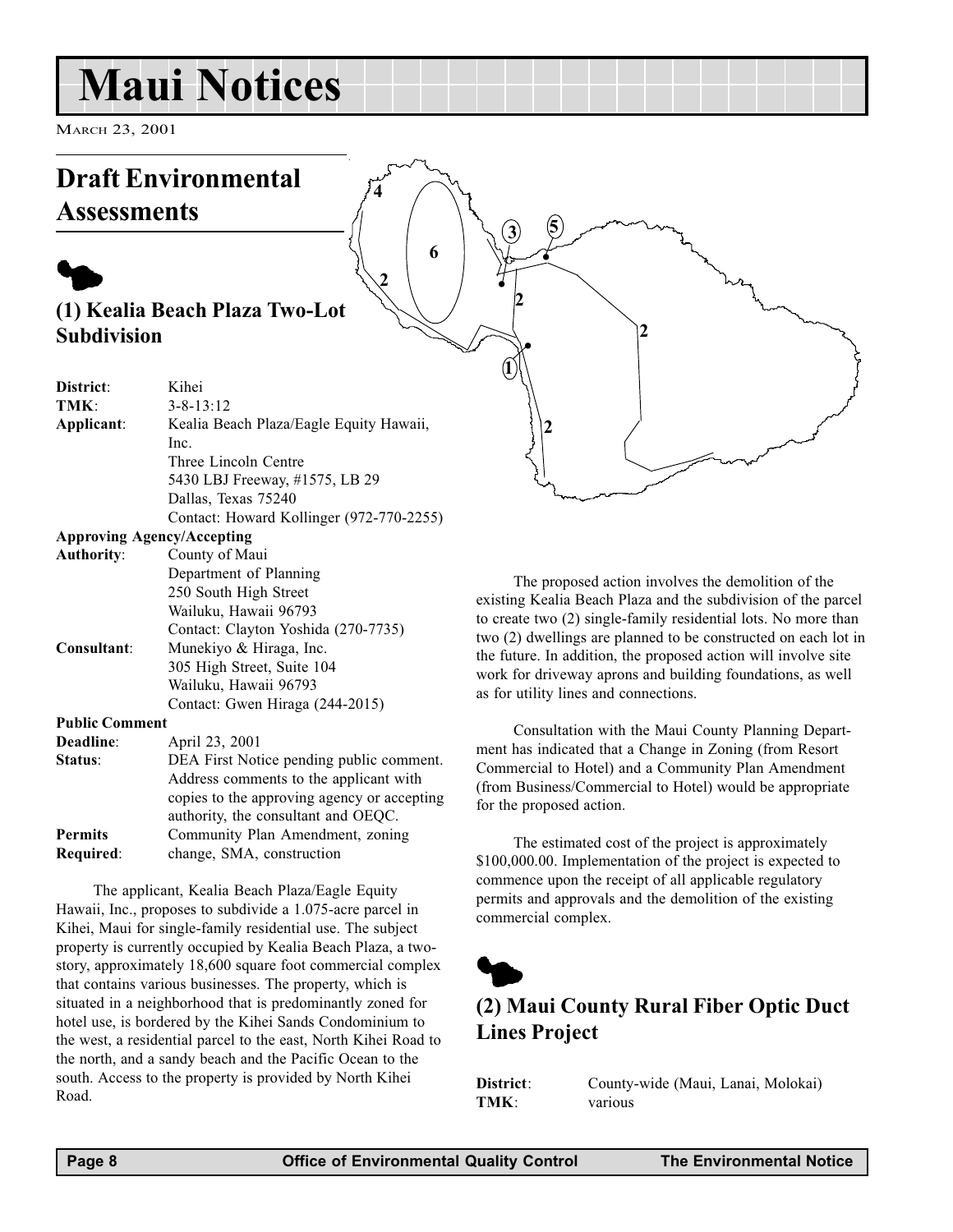<span id="page-8-0"></span>

| Applicant:                        | Sandwich Isles Communications, Inc.         |
|-----------------------------------|---------------------------------------------|
|                                   | 1001 Bishop Street                          |
|                                   | Pauahi Tower, 27th Floor                    |
|                                   | Honolulu, Hawaii 96813                      |
|                                   | Contact: Larry Fukunaga (524-8400)          |
| <b>Approving Agency/Accepting</b> |                                             |
| <b>Authority:</b>                 | Department of Transportation                |
|                                   | <b>Highways Division</b>                    |
|                                   | 601 Kamokila Blvd., Suite 691               |
|                                   | Kapolei, Hawaii 06707                       |
|                                   | Contact: Michael Amuro (692-7332)           |
| Consultant:                       | Munekiyo & Hiraga, Inc.                     |
|                                   | 305 High Street, Suite 104                  |
|                                   | Wailuku, Hawaii 96793                       |
|                                   | Contact: Michael Munekiyo (244-2015)        |
| <b>Public Comment</b>             |                                             |
| Deadline:                         | April 23, 2001                              |
| <b>Status:</b>                    | DEA First Notice pending public comment.    |
|                                   | Address comments to the applicant with      |
|                                   | copies to the approving agency or accepting |
|                                   | authority, the consultant and OEQC.         |
| <b>Permits</b>                    | ROW, possible COE, SMA, 401 WQC,            |
| Required:                         | CZM, SCAP                                   |
|                                   |                                             |

Sandwich Isles Communications, Inc. (SIC) has a license agreement from the State Department of Hawaiian Home Lands (DHHL) to provide essential communications services to DHHL homestead areas within the County of Maui. As a major component of its mission, SIC plans to construct underground fiber optic telecommunication cables within State highways, Maui County and DHHL roadway right-of-ways in order to provide service to homestead areas.

A total of 149 miles of cable would be installed throughout Maui County, with 14 miles on Lanai, 97 miles on Maui, and 38 miles on Molokai. The majority of affected roads would be State Highways. The installation of fiber optic duct lines would be within the shoulder, sidewalk, or paved travel lanes of the right-of-way of various State, County and DHHL roads.

Cable installation would be done primarily through the open trench method, or using trenchless technology where necessary. Bridge crossing methods would be determined on a case-by-case basis, and may include either bridge attachments or directional drilling under streams or gulches if practicable to avoid impacts to streams or sensitive environmental resources.

The project benefits DHHL residents by providing high quality, essential telecommunication services at a cost regulated by the PUC's tariff, which is competitive with

comparable outside telecommunication services, with the installation of fiber optic duct line at no cost to DHHL. The project will create several positive benefits to beneficiaries of Hawaiian Home Lands, including high quality, essential telecommunication services at a reasonable cost and employment and educational opportunities.



## (3) Waiolani Elua Subdivision

| District:                         | Wailuku                                     |
|-----------------------------------|---------------------------------------------|
| TMK:                              | $3 - 5 - 4:95$                              |
| Applicant:                        | Scott Nunokawa & Haunani Lemn               |
|                                   | P.O. Box 946                                |
|                                   | Wailuku, Hawaii 96793                       |
|                                   | Contact: Scott Nunokawa (986-0099)          |
| <b>Approving Agency/Accepting</b> |                                             |
| <b>Authority:</b>                 | County of Maui                              |
|                                   | Department of Planning                      |
|                                   | 250 South High Street                       |
|                                   | Wailuku, Hawaii 96793                       |
|                                   | Contact: Joe Alueta (270-7735)              |
| Consultant:                       | Munekiyo & Hiraga, Inc.                     |
|                                   | 305 High Street, Suite 104                  |
|                                   | Wailuku, Hawaii 96793                       |
|                                   | Contact: Michael Munekiyo (244-2015)        |
| <b>Public Comment</b>             |                                             |
| Deadline:                         | April 23, 2001                              |
| Status:                           | DEA First Notice pending public comment.    |
|                                   | Address comments to the applicant with      |
|                                   | copies to the approving agency or accepting |
|                                   | authority, the consultant and OEQC.         |
| <b>Permits</b>                    | District Boundary & Community Plan          |
| Required:                         | Amendments, Zoning change, Construction     |
|                                   |                                             |

Applicants Scott Nunokawa and Haunani Lemn are proposing to develop a residential subdivision in Waikapu, Maui, Hawaii. The 6.058 acre parcel is planned for subdivision of approximately 25 single-family lots, having a minimum lot size of 7,500 square feet.

The project is designed to reflect a subdivision concept integrated with the original 116-lot Waiolani Subdivision located to the immediate south. In this context, the subdivision's proposed design would reflect compatibility with the neighboring Waiolani Subdivision in terms of lot layout and product design. Access to the project would be via Pilikana Street, which provides primary access to Honoapiilani Highway.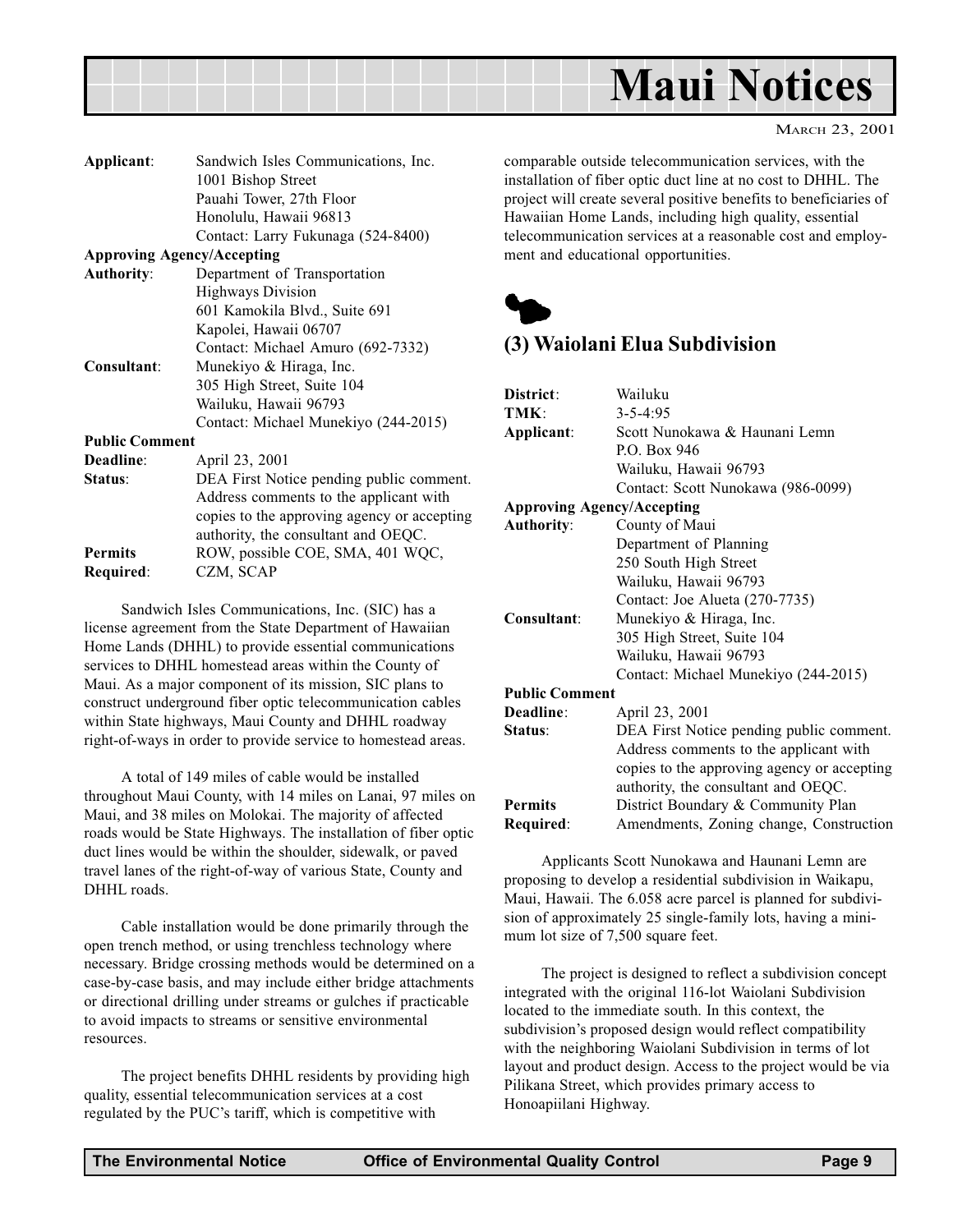# <span id="page-9-0"></span>Maui Notices

MARCH 23, 2001

The subject property is currently designated "Agricultural" by the State Land Use Commission, "Agriculture" by the Wailuku-Kahului Community Plan and County zoned "Agriculture". Therefore, the applicants are seeking a District Boundary Amendment, Community Plan Amendment and a Change in Zoning.

It is noted that the Maui County Council is currently considering the 10-year update to the 1987 Wailuku-Kahului Community Plan with the subject property being proposed for "Single Family" use under this update process. The Council's update process notwithstanding, the applicants are seeking to amend the Community Plan under a separate application process to ensure the timely consideration of their Community Plan Amendment request. Should the Council complete the 10-year update within the next few months, the separate application filed by the applicants will be withdrawn.

The start of construction for the subdivision improvements is anticipated to begin upon receipt of the subject land use approvals.

# Final Environmental Assessments/Findings of No Significant Impacts (FONSI)



## (4) Napili Villas

| District:                         | Lahaina                                |
|-----------------------------------|----------------------------------------|
| TMK:                              | 4-3-03:110, 122 and 123                |
| Applicant:                        | General Services, Inc.                 |
|                                   | Pauahi Tower, Suite 1570               |
|                                   | 1001 Bishop Street                     |
|                                   | Honolulu, Hawaii 96813                 |
|                                   | Contact: Kathy Inouye (524-1508)       |
| <b>Approving Agency/Accepting</b> |                                        |
| <b>Authority:</b>                 | County of Maui, Planning Department    |
|                                   | 250 South High Street                  |
|                                   | Wailuku, Hawaii 96793                  |
|                                   | Contact: Colleen Suyama (270-7735)     |
| Consultant:                       | Munekiyo, Arakawa & Hiraga, Inc.       |
|                                   | 305 High Street, Suite 104             |
|                                   | Wailuku, Hawaii 96793                  |
|                                   | Contact: Michael Munekiyo (244-2015)   |
| <b>Status:</b>                    | FEA/FONSI issued, project may proceed. |

Permits SMA, NPDES, Noise, Grading, Building, Required: ROW, Subdivision Approval

The applicant, General Services, Inc., proposes the development of the Napilihau Condominiums, a project consisting of 184 townhouse units and related improvements at Napilihau, Maui, Hawaii. The project site, which is presently undeveloped, consists of approximately 13.0 acres and is predominantly vegetated with weeds and grasses.

The applicant proposes the development of 184 twoand three-bedroom townhouse units ranging in size from about 840 to 1,250 square feet which are to be contained in 26 separate four- and eight-plex buildings. Access to the subject property will be provided via Hanawai Street and Honoapiilani Highway. The access on Honoapiilani Highway will be limited to right-turn in, right-turn out traffic movements only.

In connection with the development of the townhouse units, an approximately 1.4-acre park, which will also be used for drainage detention purposes is proposed, as well as parking, landscaping, and landscape irrigation improvements. Additionally, the construction of traffic and drainage system improvements is proposed, as well as the installation of utility lines for water, sewer, electrical, telephone, and cable television services.

The estimated cost of the proposed project is approximately \$32.0 million. Construction of the project is expected to commence upon the receipt of all applicable regulatory permits and approvals.

Since the proposed project involves the use of State lands (Honoapiilani Highway right-of-way) for traffic and drainage system improvements, an Environmental Assessment has been prepared as required by Chapter 343, Hawaii Revised Statutes.



# (5) Spreckelsville Bikeway (Phase II of the Northshore Greenway)

| District:  | Wailuku, Makawao                     |
|------------|--------------------------------------|
| TMK:       | Multiple from plats 2-5-5 and 3-8-1  |
| Applicant: | County of Maui, Department of Public |
|            | Works and Waste Management           |
|            | 200 South High Street                |
|            | Wailuku Hawaii 96793                 |
|            | Contact: Joe Krueger (270-7745)      |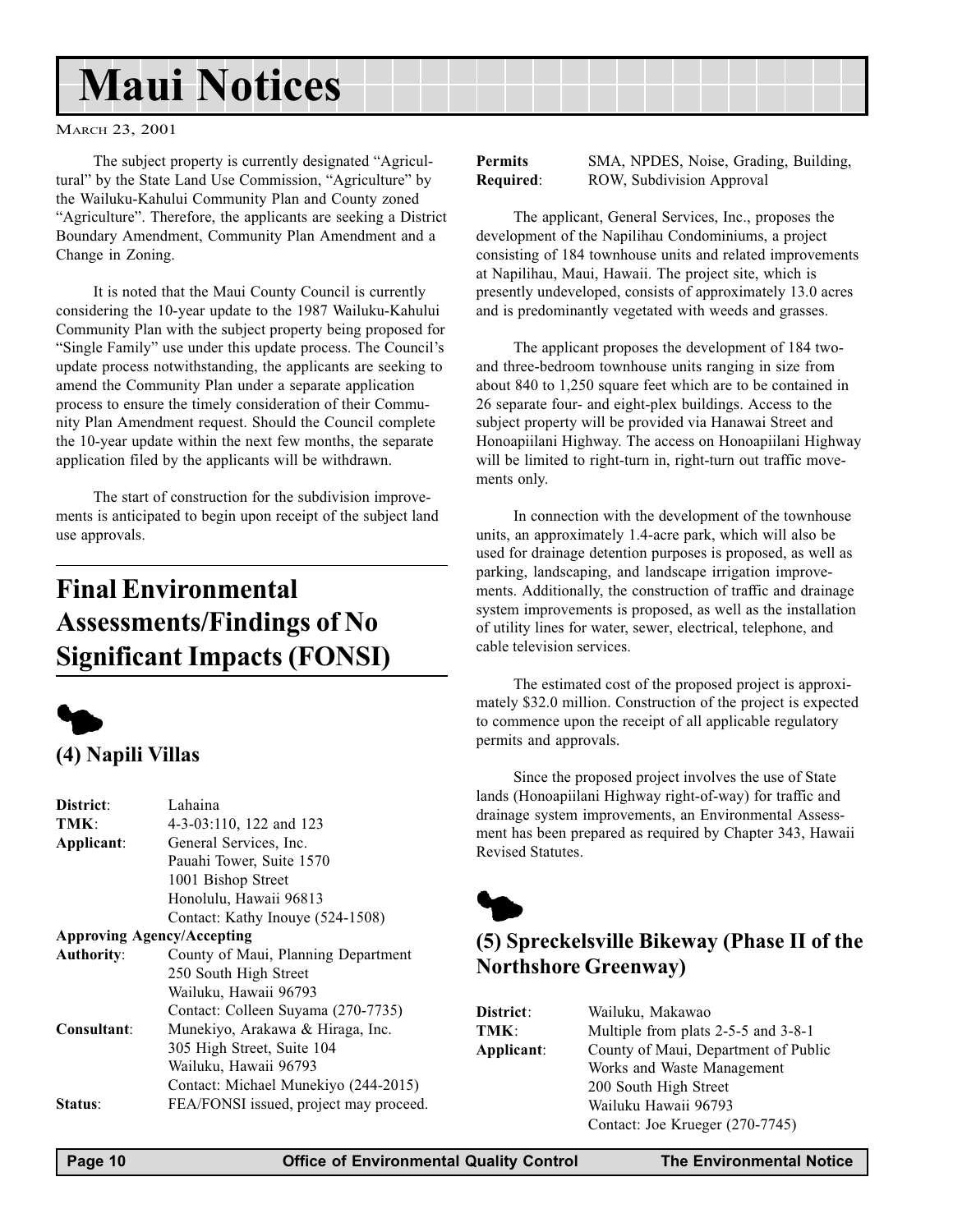<span id="page-10-0"></span>

| <b>Approving Agency/Accepting</b> |                                        |
|-----------------------------------|----------------------------------------|
| <b>Authority:</b>                 | Same as above.                         |
| Consultant:                       | Chris Hart & Partners                  |
|                                   | 1955 Main Street, Suite 200            |
|                                   | Wailuku Hawaii 96793                   |
|                                   | Contact: Rory Frampton (242-1955)      |
| Status:                           | FEA/FONSI issued, project may proceed. |
| <b>Permits</b>                    |                                        |
| Required:                         | SMA, flood hazard development          |

Phase II of the Northshore Greenway Project has been bifurcated since the December 1998 Draft Environmental Assessment. Phase II will now be limited to the construction of bike lanes and bike paths from the existing "Airport" bikeway near Spreckelsville Beach Road to the end of Pa`ani Place (the entrance of the Maui Country Club).

The bikeway segment that includes the dune area behind Baldwin Beach, Baldwin Park, and agricultural land near Lower Paia Park originally proposed as a portion of phase II will now be considered a separate and optional project referred to as Phase III, or the "Baldwin Bikeway". Phase III will be addressed under a separate Environmental Assessment that will include additional information pertaining to archaeology and coastal processes.

Phase II will involve the construction of 12-foot wide bike "paths" separated from and parallel to Spreckelsville Beach Road and Hana Highway, and will include 5 foot bike "lanes" within the right-of-way of Alakapa Place, Makahiki Street, Nonohe Place, and Pa`ani Place. Improvements include the construction of 0.9 miles of bikeway and associated signage. Potential negative impacts are anticipated to be short-term and construction-related, which can and will be mitigated. No substantial short term or long term impacts are anticipated.



### (6) West Maui Mountains Watershed Partnership

District: Lahaina and Wailuku Applicant: West Maui Mountains Watershed Partnership 255-B Waiko Road Wailuku, Hawaii 96793 Contact: Mark Collins (243-5073)

| <b>Approving Agency/Accepting</b> |                                          |
|-----------------------------------|------------------------------------------|
| <b>Authority:</b>                 | Department of Land and Natural Resources |
|                                   | 1151 Punchbowl Street, Room 325          |
|                                   | Honolulu, Hawaii 96813                   |
|                                   | Contact: Betsy Gagne (587-0063)          |
| Status:                           | FEA/FONSI issued, project may proceed.   |
| <b>Permits</b>                    |                                          |
| Required:                         | DHP                                      |

The West Maui Mountains Watershed Partnership (WMMWP) whose members include the: Hawaii State Department of Land and Natural Resources (DLNR), Maui County Department of Water Supply, Amfac/JMB Hawai'i, L.L.C., Kahoma L.L.C., Kamehameha Schools, Makila Land Co. L.L.C., Maui Land & Pineapple Company, Inc., C. Brewer and Company Limited, the County of Maui, and The Nature Conservancy of Hawai'i proposes two native forest protection projects as part of an ongoing effort to preserve the watershed: 1) Fencing and ungulate (hoofed animal) removal efforts and 2) invasive weed control.

The WMMWP project area covers approximately 52,940 acres within the Lahaina and Wailuku Districts of Maui (TMKs: 4-1-1-17; 4-2-1-1; 4-1-4-23; 4-1-5-10; 4-1-5- 13; 4-1-5-16; 4-1-5-17; 4-3-1-1; 4-3-1-17; 4-5-22-2;4-5-22-4; 4-5-22-6; 4-6-25-1; 4-4-07-01;4-4-07-03; 4-4-07-07; 4-4-07- 08; 4-7-01-2; 3-1-02-04; 3-1-03-01; 3-1-06-01; 3-2-13-14; 3- 2-14-02; 3-3-03-04; 3-6-01-14;4-4-04-10; 4-4-07-02; 4-4-07- 04; 4-4-07-05; 4-4-07-06; 4-4-07-10; 4-4-07-11; 4-4-07-12;- 5-22-02; 4-5-22-03; 4-5-22-05; 4-6-22-07; 4-6-25-02; 4-7-01- 04; 4-8-01-02' 4-8-01-08; 4-8-01-09; 4-8-01-10; 3-1-06-01; 4-4-07-04; 4-6-25-02; 4-8-01-02; 3-1-01-01; 3-2-01-02; 3-2- 012-02; 3-2-13-15; 3-2-14-01; 3-2-14-04; 3-2-14-05; 3-3-02- 01; 3-3-03-03; 3-5-02-05; 3-5-03-01; 3-5-03-18; 3-6-01-15; 3-6-03-01; 4-5-22-1; 4-6-18-3; 3-2-14-01) and comprises the summit and nearly all of the mountainous slopes of West Maui within the Conservation District. Found within the 27 natural communities on West Maui are three species of endangered birds, at least 91 rare plant species, 37 of which are endangered. Approximately 58 "strategic fences" (short sections of fence, tied to natural barriers that rely on the steepness of the terrain to block ungulate movements towards the higher unfenced sections) are proposed to protect the native watershed. Ungulates will be removed from areas above the fences, and reduced in areas below to prevent further loss of forest cover. Besides controlling ungulate numbers, invasive weeds will be managed. WMMWP will adhere to strict protocols preventing the introduction of new weed species in the watershed. No major negative impacts are expected to result from this project. Expected positive impacts include increased recharge of the project area's 10 aquifers, and population increases in the native species.  $\blacktriangleright$ 

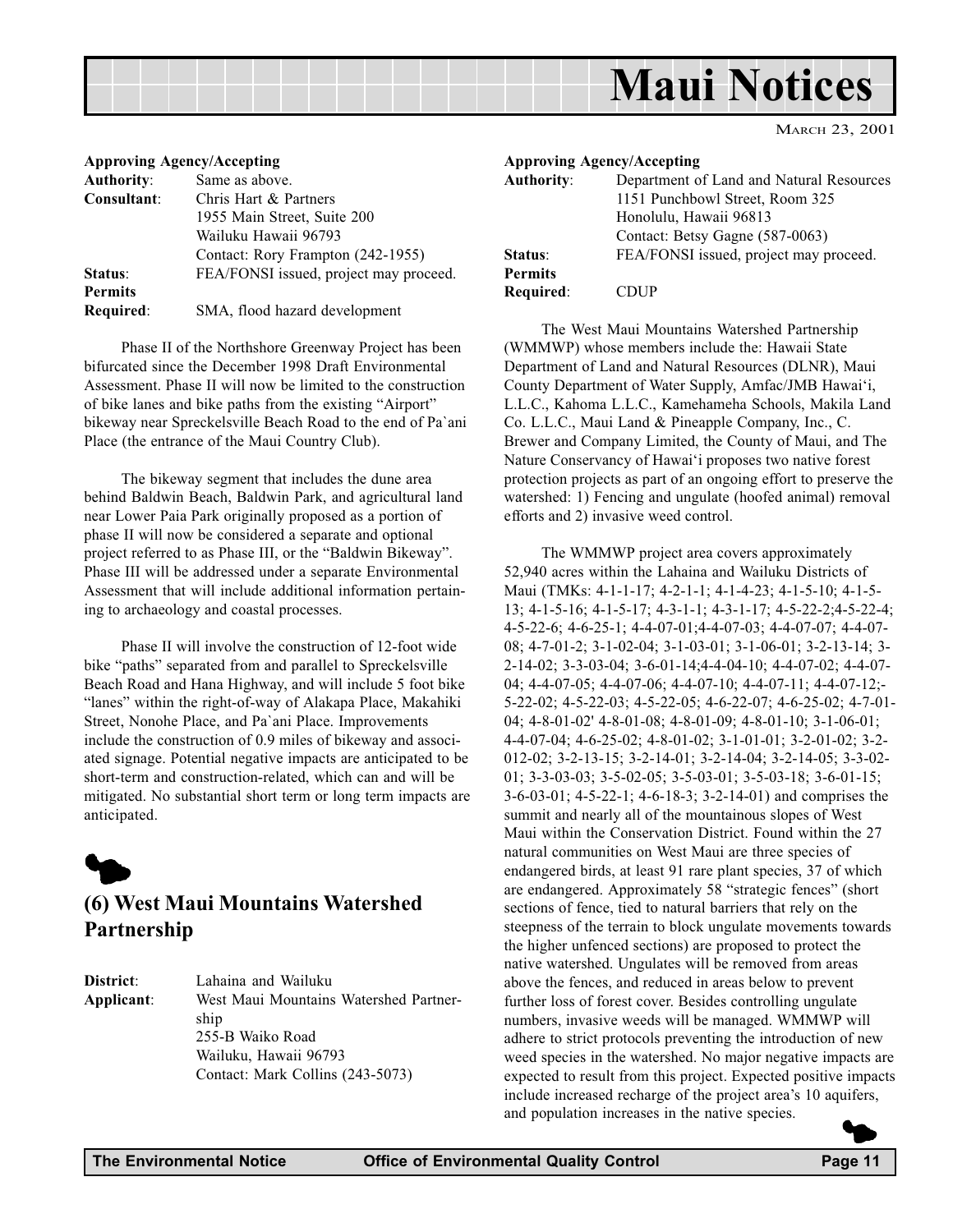# <span id="page-11-0"></span>Lanai Notices

MARCH 23, 2001

# Previously Published Projects Pending Public Comments

### Draft Environmental Assessments

#### **Lands of Lana'i**

Applicant: Department of Hawaiian Home Lands P.O. Box 1879 Honolulu, Hawaii 96805 Contact: Michele Otake (587-6451) Approving Agency/Accepting

Authority: Same as above Public Comment April 7, 2001



# Draft Environmental **Assessments**



## (1) Hawaii Rural Fiber Optic Duct Lines Project

| District:                         | All districts                       |  |
|-----------------------------------|-------------------------------------|--|
|                                   |                                     |  |
| TMK:                              | various                             |  |
| Applicant:                        | Sandwich Isles Communications, Inc. |  |
|                                   | 1001 Bishop Street                  |  |
|                                   | Pauahi Tower, 27th Floor            |  |
|                                   | Honolulu, Hawaii 96813              |  |
|                                   | Contact: Larry Fukunaga (524-8400)  |  |
| <b>Approving Agency/Accepting</b> |                                     |  |
| <b>Authority:</b>                 | Department of Transportation        |  |
|                                   | <b>Highways Division</b>            |  |
|                                   | 601 Kamokila Blvd., Suite 691       |  |
|                                   | Kapolei, Hawaii 06707               |  |
|                                   | Contact: Michael Amuro (692-7332)   |  |
| Consultant:                       | Ron Terry (982-5831)                |  |
|                                   | HC 2 Box 9575                       |  |
|                                   | Keaau, Hawaii 96749                 |  |
| <b>Public Comment</b>             |                                     |  |
| Deadline:                         | April 23, 2001                      |  |



| <b>Status:</b> | DEA First Notice pending public comment.    |
|----------------|---------------------------------------------|
|                | Address comments to the applicant with      |
|                | copies to the approving agency or accepting |
|                | authority, the consultant and OEQC.         |
| Permits        | ROW, possible COE, SMA, 401 WQC,            |
| Required:      | CZM, SCAP                                   |

Sandwich Isles Communications, Inc. (SIC) has a license agreement from the State Department of Hawaiian Home Lands (DHHL) to provide essential communications

Page 12 Office of Environmental Quality Control The Environmental Notice

**1**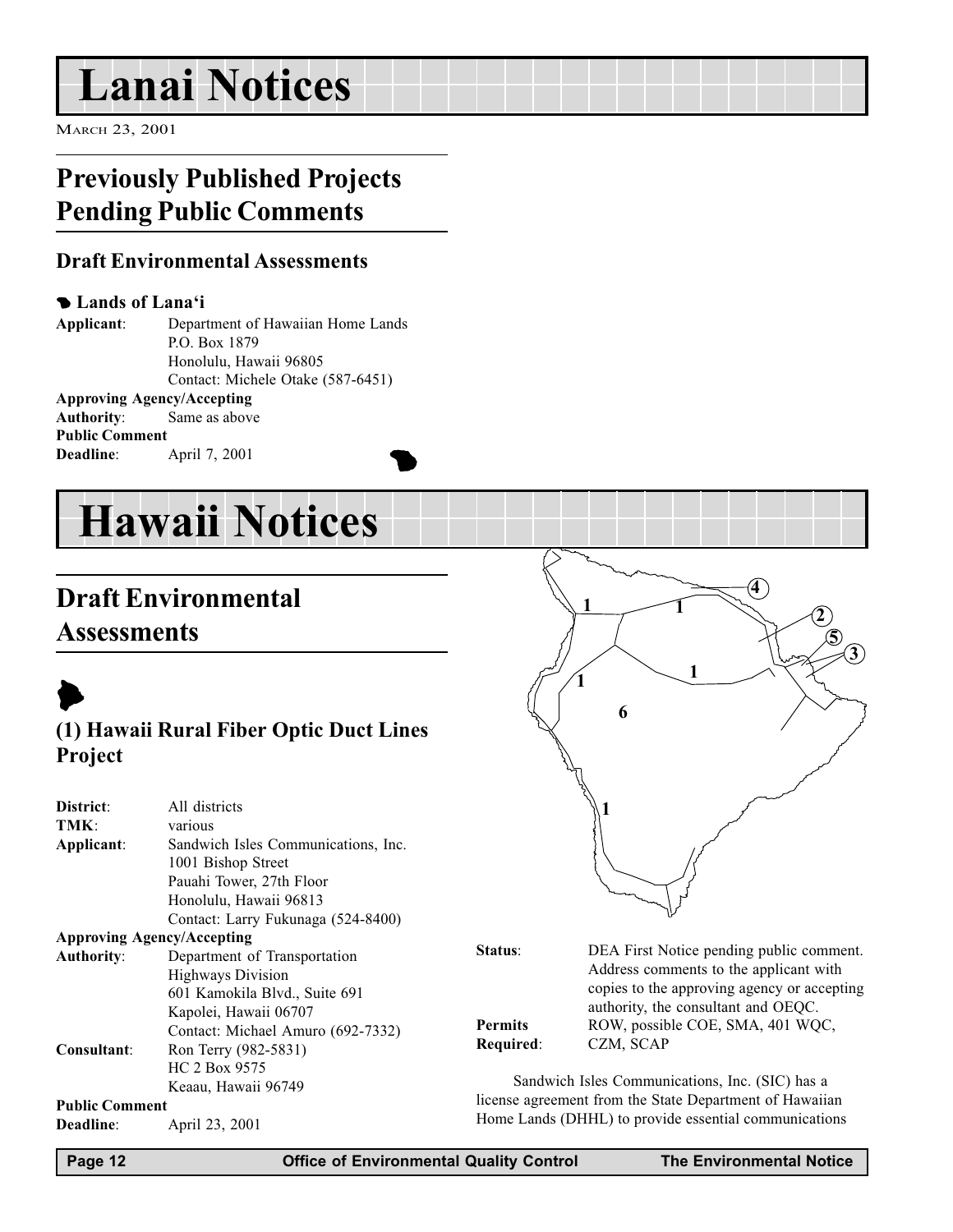

<span id="page-12-0"></span>services to DHHL homestead areas within the island of Hawaii. As a major component of its mission, SIC plans to construct underground fiber optic telecommunication cables within State highways, Hawaii County, and DHHL roadway right-of-ways in order to provide service to homestead areas.

The project consists of the installation of a system of about 330 miles of fiber optic duct lines within the shoulder, sidewalk, or paved travel lanes of the right-of-way of various State, County and private roads around the island.

Cable installation would be done primarily through the open trench method, or using trenchless technology where necessary. Bridge crossing methods would be determined on a case-by-case basis, and may include either bridge attachments or directional drilling under streams or gulches if practicable to avoid impacts to streams or sensitive environmental resources.

The project benefits DHHL residents by providing high quality, essential telecommunication services at a cost regulated by the PUC's tariff, which is competitive with comparable outside telecommunication services, with the installation of fiber optic duct line at no cost to DHHL. The project will create several positive benefits to residents of Hawaiian Home Lands, including high quality, essential telecommunication services at a reasonable cost and employment and educational opportunities. It is scheduled for construction between June 2001 and February 2005, and will cost an estimated \$100,000,000.



## (2) Koa Timber Commercial Forestry **Operations**

| District:                         | South Hilo                                |
|-----------------------------------|-------------------------------------------|
| TMK:                              | $2-7-01:01$ , $2-8-01:02$ and $2-9-05:02$ |
| Applicant:                        | Koa Timber, Inc.                          |
|                                   | 91-188 Kalaeloa Blyd.                     |
|                                   | Kapolei, Hawaii 96707                     |
|                                   | Contact: Kyle Dong (682-5572)             |
| <b>Approving Agency/Accepting</b> |                                           |
| <b>Authority:</b>                 | Department of Land and Natural            |
|                                   | 1151 Punchbowl Street, Room 220           |
|                                   | Honolulu, Hawaii 96813                    |
|                                   | Contact: Eric Hill 587-0380               |
| Consultant:                       | Wade Lee (775-8800)                       |
|                                   | P.O. Box 1078                             |
|                                   | Honokaa, Hawaii 96727                     |
|                                   |                                           |

#### Public Comment

| Deadline:      | April 23, 2001                                                                                                                    |
|----------------|-----------------------------------------------------------------------------------------------------------------------------------|
| Status:        | DEA First Notice pending public comment.<br>Address comments to the applicant with<br>copies to the approving agency or accepting |
|                | authority, the consultant and OEQC.                                                                                               |
| <b>Permits</b> |                                                                                                                                   |
| Required:      | <b>CDUP</b>                                                                                                                       |

Koa Timber, Inc., a Hawaii corporation, proposes a sustainable commercial koa timber forestry operation on privately owned land consisting of three parcels totaling approximately  $16,266$  acres ("Site"). The Site is located ten miles north of the City of Hilo above the towns of Papaikou, Pepeekeo, and Honomu between the 1,400- and 3,600-foot elevations. The lower portion of the Site is in the Agricultural District. Most of the Site is in the Conservation District (Resource Subzone). The proposed commercial forestry use in the Conservation District triggers Chapter 343. The applicant estimates that koa trees would be harvested on a 100-year cycle. A biological assessment was conducted as part of the EA. Suggested mitigation measures include no roads in the Conservation District which could spread exotic species (use helicopter to harvest), maintain an age diversity of trees, set aside a buffer area along the boundary of Hakalau Forest National Wildlife Refuge, maintain a buffer along all streams, conduct initial biological surveys to determine sensitive areas that should not be logged, conduct pre-logging and postlogging surveys, establish an advisory committee for technical input and monitoring. An archaeological inventory survey and cultural impact assessment were also conducted for the EA. One potentially significant historic site was identified (plantation diversion structure) within the Site. No cultural practitioners were identified who use the Site.

# $\blacktriangleright$ (3) UH-Hilo Pacific Aquaculture and Coastal Resources Center

| South Hilo                                  |
|---------------------------------------------|
| 3-2-01:011:4, 3-2-01:09:1, 3-2-01:09:41, 2- |
| $2 - 56:56$                                 |
| University of Hawaii at Hilo                |
| 200 W. Kawili Street                        |
| Hilo, Hawaii 96720                          |
| Contact: Dr. Kevin Hopkins (933-0706)       |
| <b>Approving Agency/Accepting</b>           |
| Same as above.                              |
| <b>Public Comment</b>                       |
| April 23, 2001                              |
|                                             |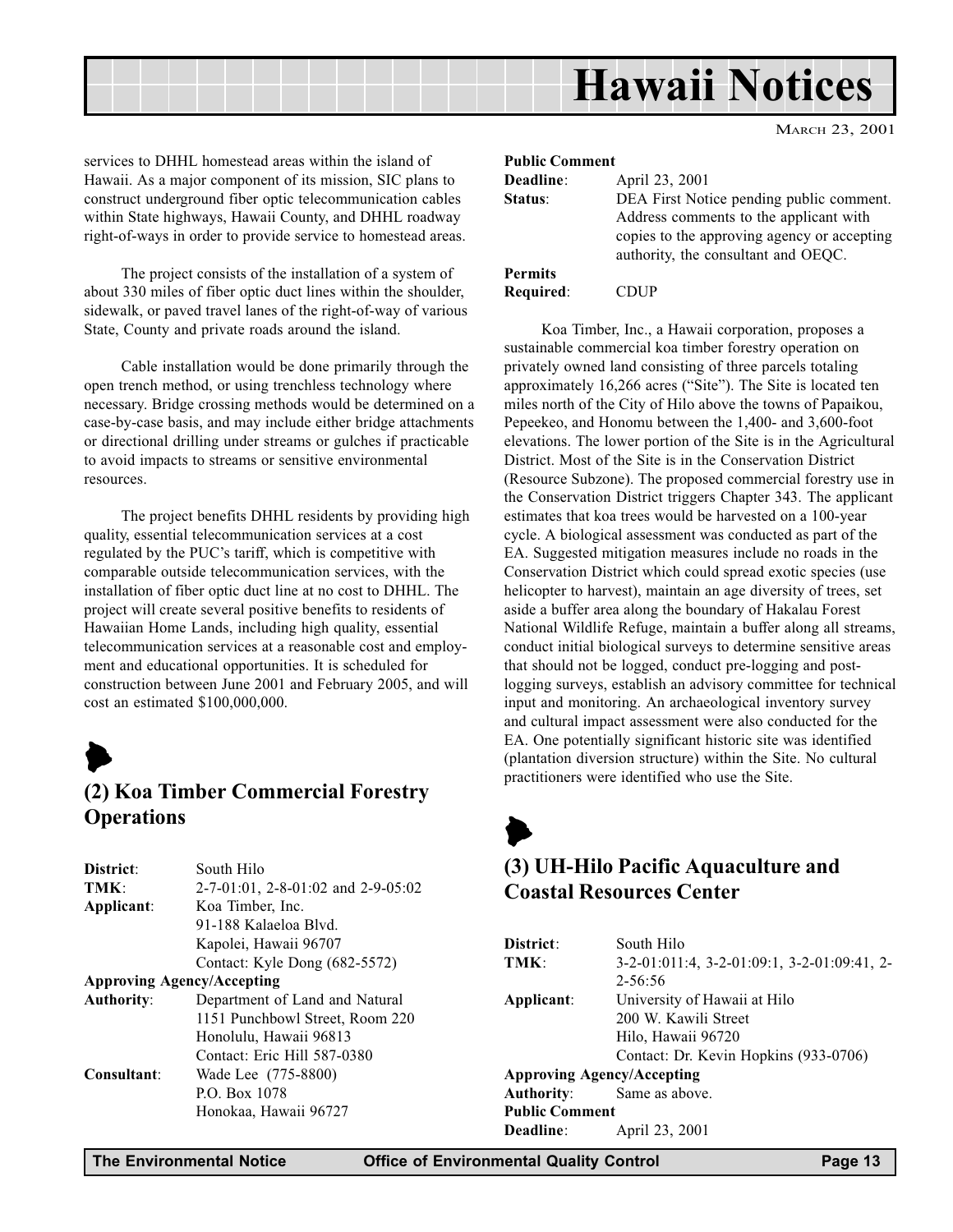# <span id="page-13-0"></span>Hawaii Notices

#### MARCH 23, 2001

| Status:        | DEA First Notice pending public comment.<br>Address comments to the applicant with a<br>copy to OEQC. |
|----------------|-------------------------------------------------------------------------------------------------------|
| <b>Permits</b> | Well-construction, pump installation,                                                                 |
| Required:      | water use, building, demolition, sewer<br>discharge, SMA minor use                                    |

The University of Hawai'i at Hilo is proposing the development of the Pacific Aquaculture and Coastal Resources Center (PACRC) incorporating the Old Hilo Wastewater Treatment Site (TMK 3-2-01-011:004) and the adjacent parcel (TMK 3-2-01-09:1 and 41), and an inland facility on a 6-acre parcel of UHH's Farm (TMK 2-2-56:56) in Panaewa. The PACRC will support the University's aquaculture and marine science programs, including extension services to aquaculture, fisheries and eco-tourism industries. Partners in the Center include the University, UH Sea Grant, County of Hawaii, Keaukaha Community Association, Department of Land and Natural Resources, Hawaii Aquaculture Development Program, and Hawaii Island Economic Development Board. The major impacts of the proposed project are related to its construction, and the water management and economic effects once built. Impacts of construction will be short-term and within site boundaries. Water use and effluent will be closely managed. Intake from local freshwater and seawater wells will not impact the existing aquifers and effluents will be treated through sedimentation and microfiltration. It is estimated that \$3,500,000 will be brought into the local economy, and that basic operation and activities of the PACRC will bring \$650,000 per year. UHH anticipates a FONSI determination, as the project and all sites included within the Center have already undergone various individual environmental assessments resulting in FONSI or similar determinations for each site.

# Final Environmental Assessments/Findings of No Significant Impacts (FONSI)

# $\blacktriangleright$

(4) Hawaii Belt Road, Kupapaulua Bridge Widening

District: Hamakua TMK: 4-1-02

| Applicant:          | Department of Transportation            |
|---------------------|-----------------------------------------|
|                     | 869 Punchbowl Street                    |
|                     | Honolulu, Hawaii 96813                  |
|                     | Contact: Emilio Barroga, Jr. (692-7546) |
|                     | <b>Approving Agency/Accepting</b>       |
| <b>Authority:</b>   | Same as above.                          |
| Consultant:         | Environmental Communications, Inc.      |
|                     | 1188 Bishop Street, Suite 2210          |
|                     | Honolulu, Hawaii 96813                  |
|                     | Contact: Taeyong Kim (528-4661)         |
| Status <sup>.</sup> | FEA/FONSI issued, project may proceed.  |
|                     |                                         |

The State of Hawaii Department of Transportation proposes to construct widening and seismic retrofit of the existing Kupapaulua Bridge which is located along Hawaii Belt Road in the District of Hamakua, Island of Hawaii. The purpose of the proposed project is to: 1) construct widening of the existing bridge and add new roadway shoulders to increase safety for vehicles crossing the bridge; and 2) construct seismic rehabilitation for the existing bridge superstructure and substructure to conform to current standards for seismic resistance.

The proposed construction will have an effect upon the Kupapaulua Bridge which is eligible for inclusion in the National Register of Historic Places listing. To mitigate the effects to the historic bridge, the Department of Transportation has consulted with the Hawaii State Historic Preservation Officer, prepared and executed a Memorandum of Agreement (MOA), and complied with all of the stipulations cited in the subject MOA.

The project construction is anticipated to begin in early 2002 and to be completed by early 2003.

# $\blacktriangleright$ (5) Kawailani Water Tank Replacement

| District:                         | South Hilo                        |
|-----------------------------------|-----------------------------------|
| TMK:                              | $2-4-48:001 & 0.054$              |
| Applicant:                        | County of Hawaii                  |
|                                   | Department of Water Supply        |
|                                   | 345 Kekuanaoa Street, Suite 20    |
|                                   | Hilo, Hawaii 96720                |
|                                   | Contact: Keith Okamoto (961-8670) |
| <b>Approving Agency/Accepting</b> |                                   |
| <b>Authority:</b>                 | Same as above                     |
| Consultant:                       | Brian Nishimura (935-7692)        |
|                                   | 101 Aupuni St. #217               |
|                                   | Hilo, Hawaii 96720                |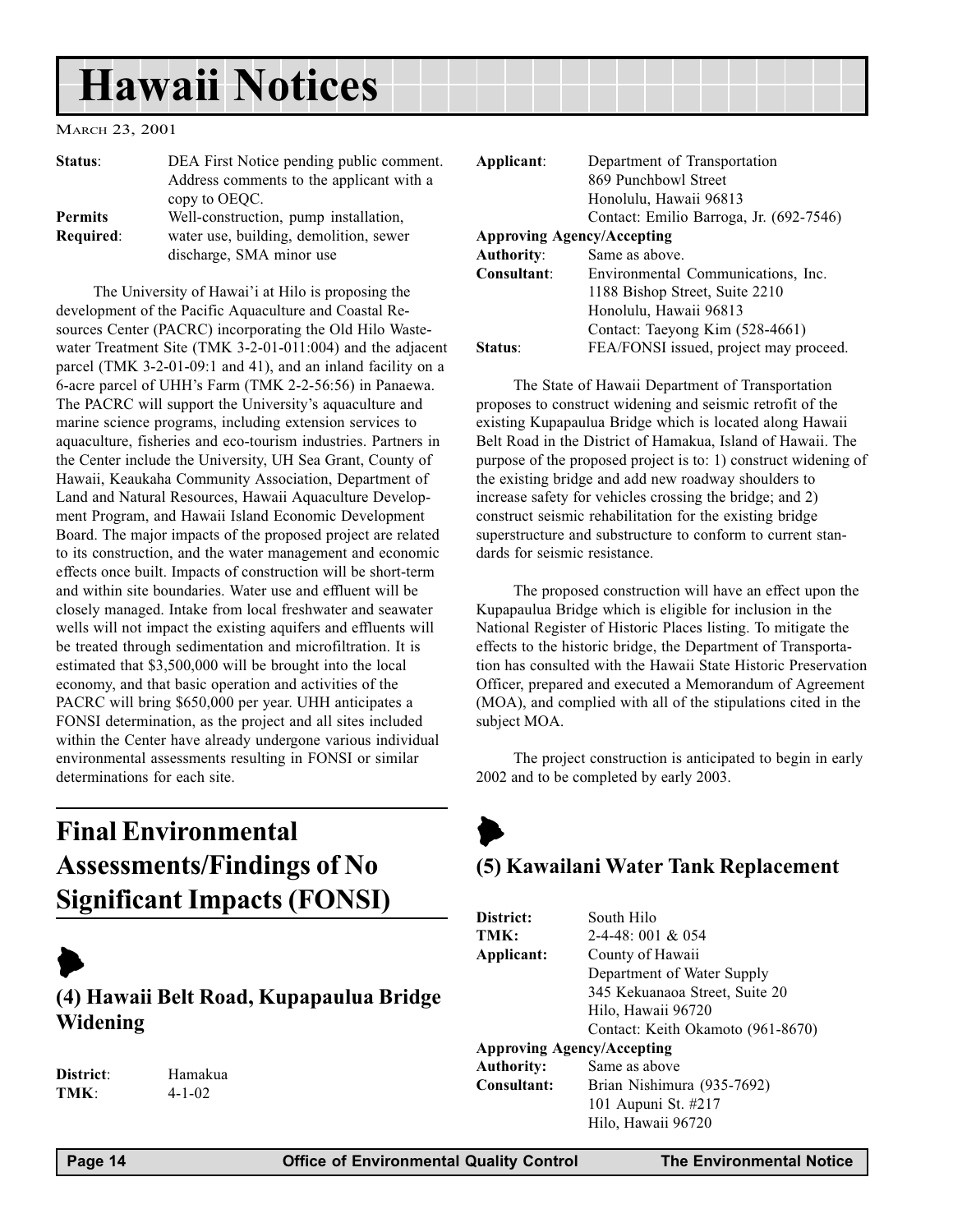<span id="page-14-0"></span>

| Status:        | FEA/FONSI issued, project may proceed. |
|----------------|----------------------------------------|
| <b>Permits</b> |                                        |
| Required:      | Building                               |

 The Department of Water Supply (DWS), County of Hawaii, is proposing the construction of a new 1,000,000 gallon capacity concrete water storage tank and the demolition and removal of an existing 500,000 gallon capacity steel water storage tank. The proposed project also involves the construction of a new 10 foot wide access driveway around the perimeter of the new storage tank, 16 foot wide driveway access, 2 drywells and a 6 foot high chain link fence around the perimeter of the project site.

The existing DWS tank site is situated on the north side of Kawailani Street, approximately 700 feet west of the Kawailani Street-Komohana Street intersection in Hilo. The property has an area of approximately 36,099 square feet. The existing 500,000 gallon steel tank is situated on parcel 1 and includes a driveway access, perimeter fencing and a grassed lawn. Parcel 54, situated adjacent and to the east of parcel 1, is currently vacant of any uses except for a waterline crossing the length of the property.

The demolition and removal of the existing steel water tank will cause a disturbance of lead containing paint (LCP) and the contractor will be required to comply with all Federal, State and County rules and regulations pertaining to the disturbance, removal and disposal of the LCP.

# National Environmental Policy Act (NEPA)

# $\blacktriangleright$

## (6) Draft Integrated Natural Resources Management Plan and Environmental Assessment for Pohakuloa Training Area

District: Hamakua Applicant: 25th Infantry Division (Light) and U.S. Army, Hawaii Directorate of Public Works U.S. Army Garrison, Hawaii Schofield Barracks, Hawaii 96857-5013 Contact: Jon Fukuda (656-2878 x 1055) Consultant: Center for Ecological Management of Military Lands Colorado State University Fort Collins, CO 80523-1500 Contact: Cindy Herdrich (970-491-2728)

## Public Comment

Deadline: April 23, 2001

The 25th Infantry Division (Light) and U.S. Army Hawaii is proposing to implement an Integrated Natural Resources Management Plan (INRMP) for Pohakuloa Training Area (PTA) to comprehensively manage all natural resources while sustaining the Army's capability to successfully achieve its mission. It integrates all natural resources and Integrated Training Area Management (ITAM) programs to conserve and rehabilitate natural resources consistent with military preparedness. The Sikes Act requires an INRMP be completed and implemented for each military installation that has significant natural resources.

The INRMP will assist the Army in maintaining, protecting, and enhancing the ecological integrity and biological communities of PTA. It will also continue to provide outdoor recreational opportunities for the public and military communities. Proposed initiatives will provide increased awareness to military and civilian users for potential environmental impacts to training lands.

Incorporated into the INRMP document is an Environmental Assessment, which analyzes potential environmental impacts associated with the implementation of the proposed plan. Proposed management actions in the INRMP will offer a fully integrated and more balanced approach to natural resources management, thereby producing considerable ecosystem-wide benefits. Over time, the Army would maintain ecosystem viability and ensure sustainability of desired military training conditions. Actions on property surrounding PTA when added to the effects of proposed management actions, are expected to result in cumulatively adverse effects to existing resources.

Copies of the Draft INRMP and EA will be available for public review at the Hilo Public Library, Thelma Parker Memorial Public & School Library, Kailua-Kona Public Library, and Honokaa Public Library.

Deadline for receiving public comments on the Draft INRMP and EA is April 23, 2001. Comments should be sent to: Jon Fukuda, Directorate of Public Works, U.S. Army Garrison-Hawaii, Schofield Barracks, HI 96857-5013; Phone: 656-2878 x 1055; Fax: 656-1039; Email: fukudaj@schofield.army.mil.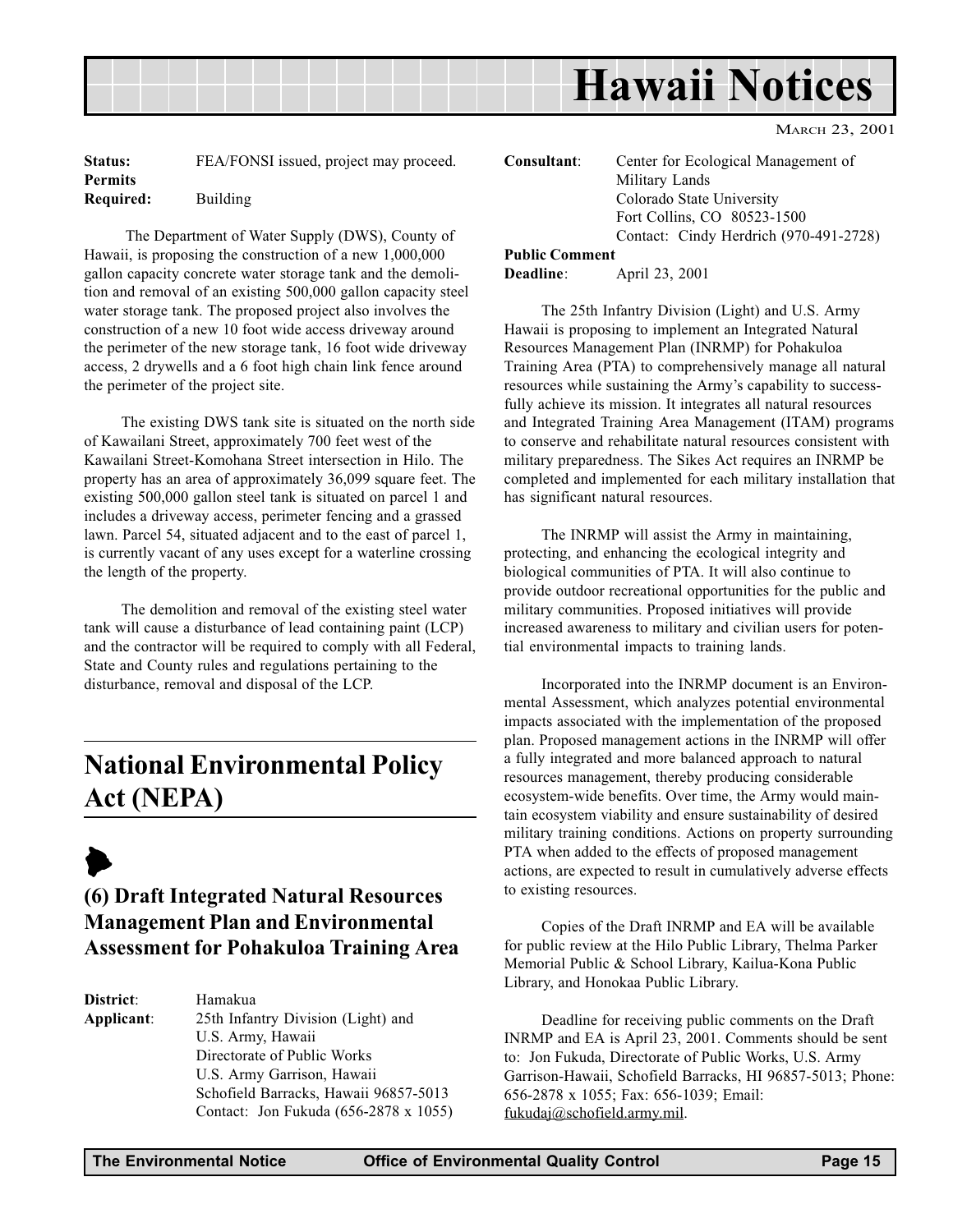# <span id="page-15-0"></span>Hawaii Notices

MARCH 23, 2001

# Previously Published Projects Pending Public Comments

### Draft Environmental Assessments

### 6 Larish Forest Stewardship Project

Applicant: Michael and Linda Larish P.O. Box 1337 Keaau, Hawaii 96749 Contact: Linda Larish (966-6337)

#### Approving Agency/Accepting

Authority: Department of Land and Natural Resources Division of Forestry and Wildlife 1151 Punchbowl Street, Room 325 Honolulu, Hawaii 96813 Contact: Karl Dalla Rosa (587-4174) Public Comment

Deadline: April 7, 2001

## Draft Environmental Impact Statements

# 6 Hawaii Commercial Harbors 2020 Master

Plan

Applicant: State Department of Transportation Harbors Division 79 South Nimitz Highway Honolulu, Hawaii 96813 Contact: Glenn Soma (587-2503)

#### Approving Agency/Accepting

Authority: Governor, State of Hawaii c/o Office of Environmental Quality Control 235 S. Beretania Street, Suite 702 Honolulu, Hawaii 96813

Public Comment Deadline: April 23, 2001

### 6 Kaloko-Honokohau Business Park

Applicant: Lanihau Partners, LP c/o Tsukazaki, Yeh and Moore 85 W. Lanikaula Street Hilo, Hawaii 96720 Contact: Michael Moore (961-0055)

#### Approving Agency/Accepting

Authority: State Land Use Commission P.O. Box 2359 Honolulu, Hawaii 96804-2359 Contact: Esther Ueda (587-3822) Public Comment

Deadline: April 23, 2001

### Final Environmental Impact Statements

### 6 University of Hawaii Center at West Hawaii

| Applicant:                        | University of Hawaii                                                                                                                                                                                                                                                                                                               |
|-----------------------------------|------------------------------------------------------------------------------------------------------------------------------------------------------------------------------------------------------------------------------------------------------------------------------------------------------------------------------------|
|                                   | <b>Facilities Planning Office for Community</b>                                                                                                                                                                                                                                                                                    |
|                                   | Colleges                                                                                                                                                                                                                                                                                                                           |
|                                   | 4303 Diamond Head Road                                                                                                                                                                                                                                                                                                             |
|                                   | Manele Bldg., Room 103                                                                                                                                                                                                                                                                                                             |
|                                   | Honolulu, Hawaii 96816                                                                                                                                                                                                                                                                                                             |
|                                   | Contact: Maynard Young (734-9771)                                                                                                                                                                                                                                                                                                  |
| <b>Approving Agency/Accepting</b> |                                                                                                                                                                                                                                                                                                                                    |
| <b>Authority:</b>                 | Governor, State of Hawaii                                                                                                                                                                                                                                                                                                          |
|                                   | c/o Office of Environmental Quality Control                                                                                                                                                                                                                                                                                        |
|                                   | 235 South Beretania Street, Suite 702                                                                                                                                                                                                                                                                                              |
|                                   | $\mathbf{H}$ $\mathbf{H}$ $\mathbf{H}$ $\mathbf{H}$ $\mathbf{H}$ $\mathbf{H}$ $\mathbf{H}$ $\mathbf{H}$ $\mathbf{H}$ $\mathbf{H}$ $\mathbf{H}$ $\mathbf{H}$ $\mathbf{H}$ $\mathbf{H}$ $\mathbf{H}$ $\mathbf{H}$ $\mathbf{H}$ $\mathbf{H}$ $\mathbf{H}$ $\mathbf{H}$ $\mathbf{H}$ $\mathbf{H}$ $\mathbf{H}$ $\mathbf{H}$ $\mathbf{$ |

Honolulu, Hawaii 96813 Status: FEIS currently being reviewed by OEQC



# UH Environmental Center

#### New Address

The Environmental Center at the University of Hawaii at Manoa has a new address:

> Environmental Center University of Hawaii 2500 Dole Street Honolulu, HI 96822

The phone (956-7361) and the fax (956- 3980) numbers remain the same.

#### EIS's Available

The UH Environmental Center has duplicate copies of Draft and Final Environmental Impact Statements available to give away. This offer is limited to the end of April on a helpyourself-basis. Please contact Charlotte Kato at 956-7361 for an appointment.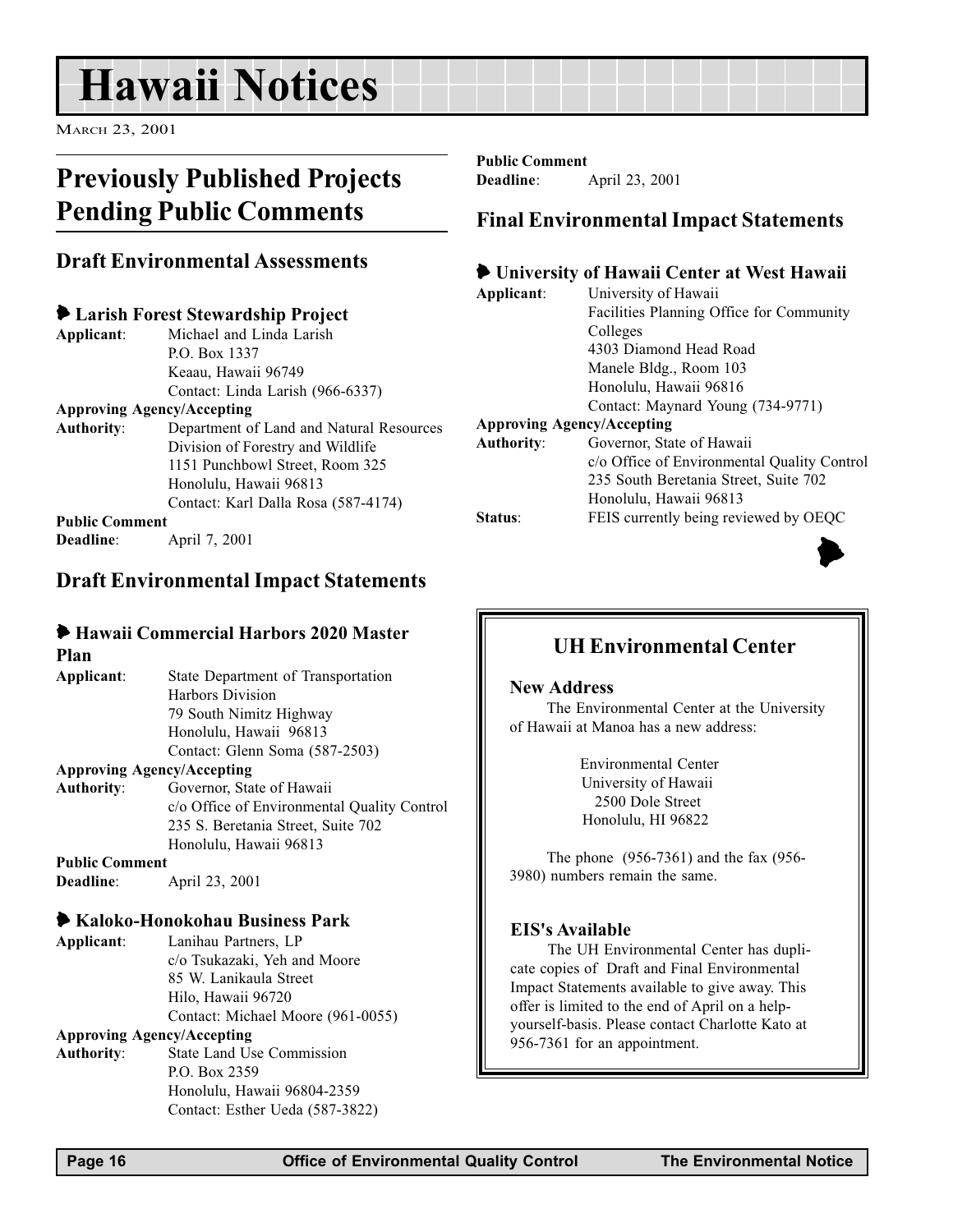# Kauai Notices

MARCH 23, 2001

# <span id="page-16-0"></span>Draft Environmental **Assessments**

# $\bullet$ (1) Kauai Rural Fiber Optic Duct Lines Project

1

| District:             | Waimea, Koloa, Lihue, Kawaihau,             |
|-----------------------|---------------------------------------------|
|                       | Moloaa                                      |
| TMK:                  | various                                     |
| Applicant:            | Sandwich Isles Communications, Inc.         |
|                       | 1001 Bishop Street                          |
|                       | Pauahi Tower, 27th Floor                    |
|                       | Honolulu, Hawaii 96813                      |
|                       | Contact: Larry Fukunaga (524-8400)          |
|                       | <b>Approving Agency/Accepting</b>           |
| <b>Authority:</b>     | Department of Transportation                |
|                       | <b>Highways Division</b>                    |
|                       | 601 Kamokila Blvd., Suite 691               |
|                       | Kapolei, Hawaii 06707                       |
|                       | Contact: Michael Amuro (692-7332)           |
| Consultant:           | SSFM International, Inc.                    |
|                       | 501 Sumner Street, Suite 502                |
|                       | Honolulu, Hawaii 96817                      |
|                       | Contact: Ronald Sato (531-1308)             |
| <b>Public Comment</b> |                                             |
| Deadline:             | April 23, 2001                              |
| Status:               | DEA First Notice pending public comment.    |
|                       | Address comments to the applicant with      |
|                       | copies to the approving agency or accepting |
|                       | authority, the consultant and OEQC.         |
| <b>Permits</b>        | ROW, possible COE, SMA, 401 WQC,            |

Required: CZM, SCAP

Sandwich Isles Communications, Inc. (SIC) has a license agreement from the State Department of Hawaiian Home Lands (DHHL) to provide essential communications services to DHHL homestead areas within the island of Kauai. As a major component of its mission, SIC plans to construct underground fiber optic telecommunication cables within State highways and DHHL roadway right-of-ways in order to provide service to homestead areas.



A total of approximately 51 miles of underground fiber optic telecommunications cable would be installed within existing rights-of-way highway and roadway facilities throughout the island. The majority of affected roads would be State highway facilities. The installation of fiber optic duct lines would be within the shoulder, sidewalk, or paved travel lanes of the right-of-way of various State and DHHL roads.

Cable installation would be done primarily through the open trench method, or using trenchless technology where necessary. Bridge crossing methods would be determined on a case-by-case basis, and may include either bridge attachments or directional drilling under streams or gulches if practicable to avoid impacts to streams or sensitive environmental resources.

The project benefits DHHL residents by providing high quality, essential telecommunication services at a cost regulated by the PUC's tariff, which is competitive with comparable outsidetelecommunication services, with the installation of fiber optic duct line at no cost to DHHL. The project will create several positive benefits to beneficiaries of Hawaiian Home Lands, including high quality, essential telecommunication services at a reasonable cost and employment and educational opportunities.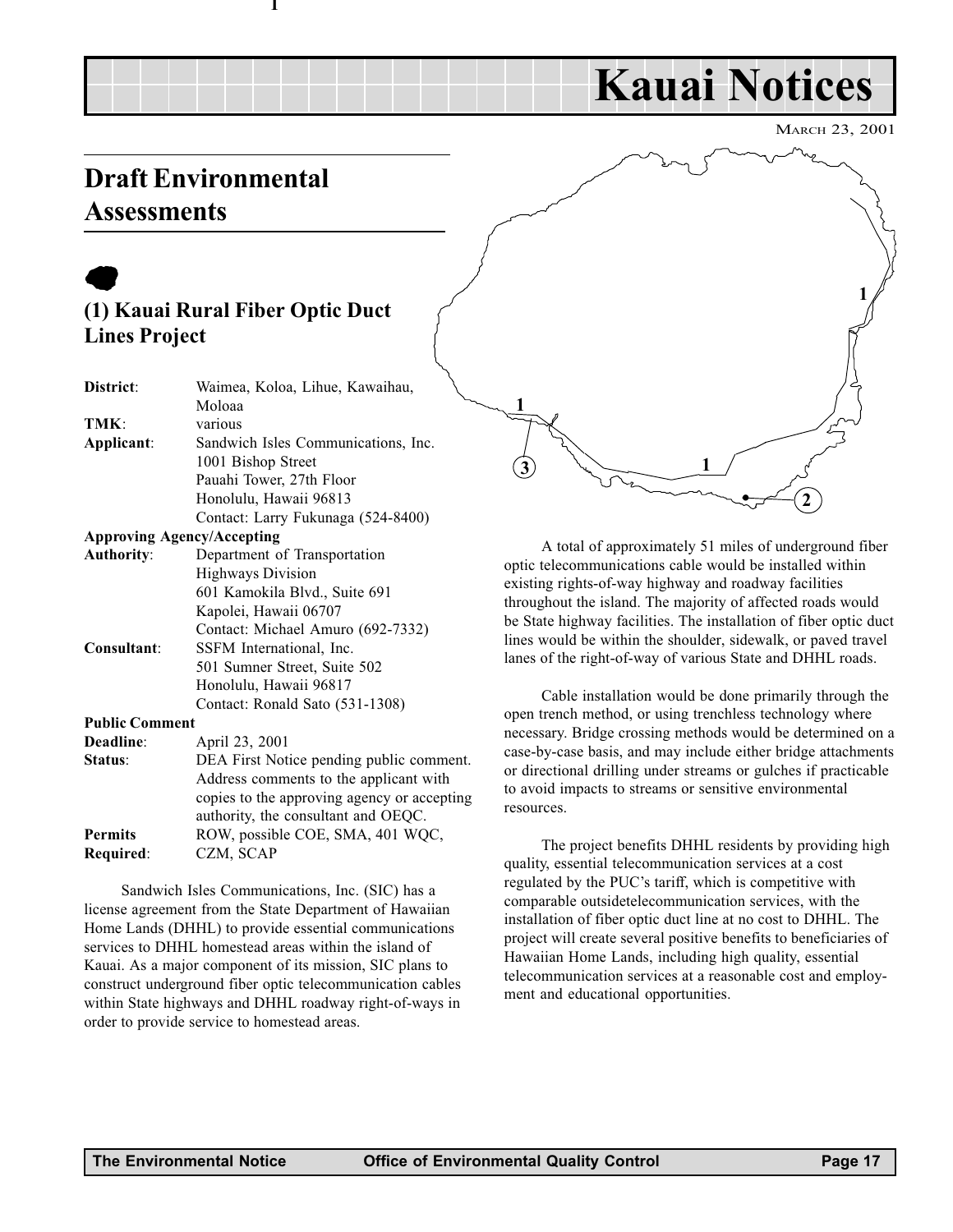# <span id="page-17-0"></span>Kauai Notices

MARCH 23, 2001

# $\bullet$ (2) Poipu Beach Park Improvements

| District:             | Koloa                                       |
|-----------------------|---------------------------------------------|
| TMK:                  | $2 - 8 - 17:11$                             |
| Applicant:            | Marriott Ownership Resorts, Inc.            |
|                       | P.O. Box 537                                |
|                       | Koloa, Hawaii 96756                         |
|                       | Contact: Greg Kamm (742-8850)               |
|                       | <b>Approving Agency/Accepting</b>           |
| <b>Authority:</b>     | County of Kauai                             |
|                       | Department of Public Works                  |
|                       | 4444 Rice Street, Suite 275                 |
|                       | Lihue, Hawaii 96766                         |
|                       | Contact: Wallace Kudo (241-6620)            |
| Consultant:           | Belles Graham Proudfoot & Wilson            |
|                       | 4334 Rice Street, Suite 202                 |
|                       | Lihue, Hawaii 96766                         |
|                       | Contact: Max Graham, Jr. (246-6962)         |
| <b>Public Comment</b> |                                             |
| Deadline:             | April 23, 2001                              |
| Status:               | DEA First Notice pending public comment.    |
|                       | Address comments to the applicant with      |
|                       | copies to the approving agency or accepting |
|                       | authority, the consultant and OEQC.         |
| <b>Permits</b>        | SMA/CZO use permit,                         |
| Required:             | CZO Class IV zoning permit                  |

The subject matter of this Environmental Assessment ("EA") is an  $8.27$  acre parcel of real property located in Poipu, Koloa, District of Kona, Island and County of Kauai, State of Hawaii ("Subject Property"). The owner of the Subject Property is the County of Kauai ("County"). The Subject Property is located on the north (mauka) side of Hoone Road, across from the Poipu Beach Park. The County also owns the Poipu Beach Park, which is located between Hoone Road and the shoreline. Although the Subject Property is unimproved, it is presently being used as a vehicular parking area by persons who use the Poipu Beach Park.

As a condition of approval for the development of certain real property known as the "Waiohai Property", which is located adjacent to, and to the west of, the Subject Property, Marriott Ownership Resorts, Inc. ("Applicant") has agreed to construct improvements to the Subject Property in order to develop parking, drainage, landscaping, pedestrian access, and traffic circulation. These improvements will be located on the southern half of the Subject Property. The Applicant intends to construct a paved parking area for approximately 130 vehicles adjacent to Hoone Road, together with other

related improvements. In addition, the Applicant will landscape the area around the parking facility with trees and bushes, and will grass theremaining southern half of the Subject Property. In order to undertake such development, the Applicant first will need to obtain the approval of the Planning Commission of the County of Kauai for an Special Management Area ("SMA") Use Permit, and a Use Permit and a Class IV Zoning Permit pursuant to the provisions of the Comprehensive Zoning Ordinance of the County of Kauai  $("CZO").$ 

# Final Environmental Assessments/Findings of No Significant Impacts (FONSI)

 $\bullet$ 

## (3) Kauai Technology Center - Phase II

| District:         | Waimea                                   |
|-------------------|------------------------------------------|
| TMK:              | 1-6-8: por. 06                           |
| Applicant:        | Kauai Economic Development Board         |
|                   | 4290 Rice Street                         |
|                   | Lihue, HI 96766                          |
|                   | Contact: Gary Baldwin (245-6692)         |
|                   | <b>Approving Agency/Accepting</b>        |
| <b>Authority:</b> | Department of Business, Economic         |
|                   | Development & Tourism                    |
|                   | P.O Box 2359                             |
|                   | Honolulu, HI 96823-2159                  |
|                   | Contact: Greg Barbour (586-2548)         |
| Consultant:       | Group 70 International                   |
|                   | 925 Bethel Street, 5 <sup>th</sup> floor |
|                   | Honolulu, HI 96813                       |
|                   | Contact: Jeffery Overton (523-5866 x104) |
| Status:           | FEA/FONSI issued, project may proceed.   |
| <b>Permits</b>    | Class IV zoning, project development use |
| Required:         | permit, construction permits             |
|                   |                                          |

The Kauai Economic Development Board (KEDB) proposes to develop Phase II of the Kauai Technology Center in an effort to stimulate the economy of West Kauai and the Waimea area. The 10,000 square foot office facility would serve to complement and expand an existing complex that includes a regional orientation and visitor center and Phase I of the Technology Center.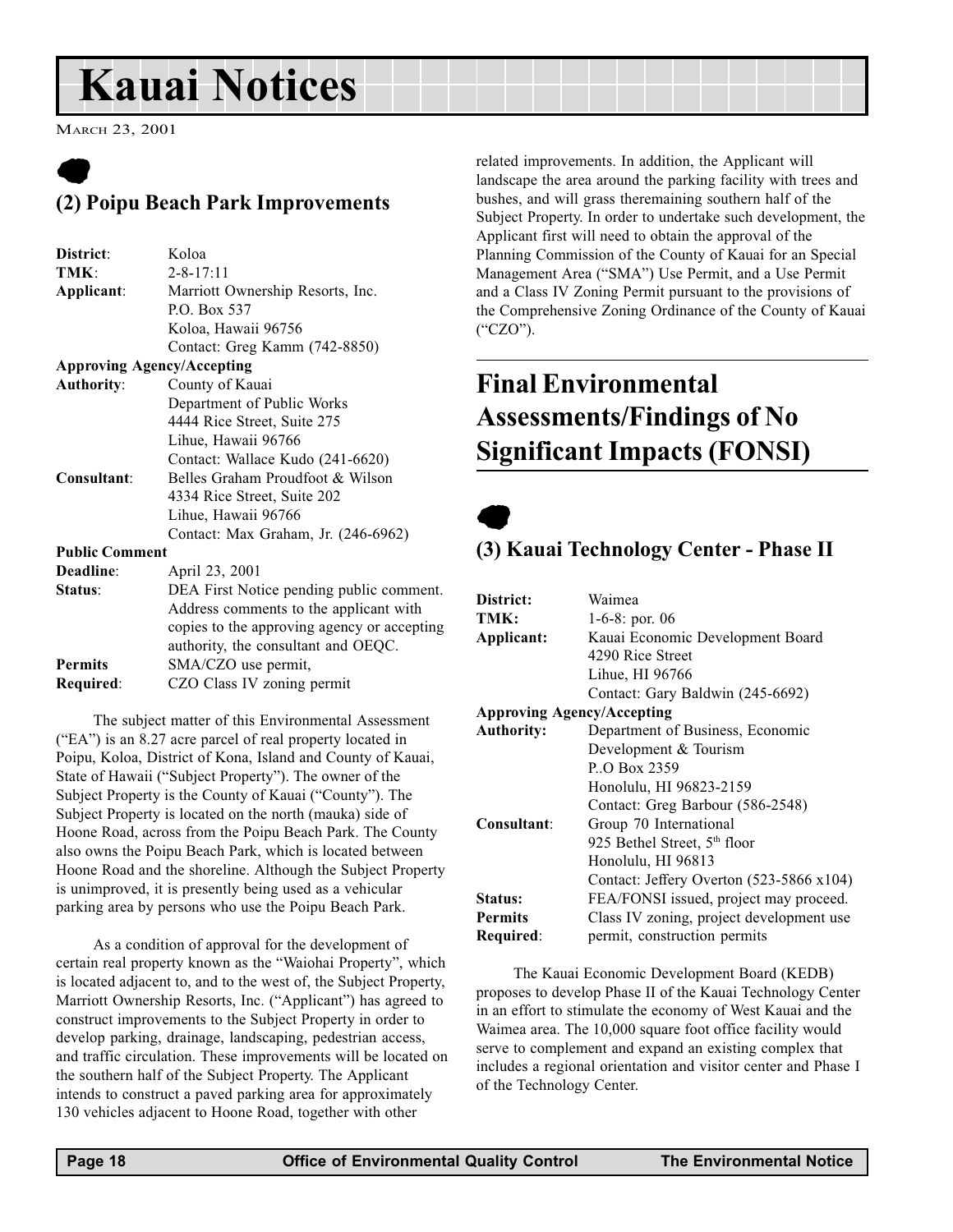

The project site is an approximately 1.2-acre portion of a 10-acre parcel located to the west of the intersection of Kaumualii Highway and Waimea Canyon Drive. The site has been cultivated for over 80 years for sugarcane, and more recently for seed corn and sunflower experimentation crops. The site is adjacent to the existing West Kauai Visitor Center, and the surrounding development of Waimea town.

This phase of the Kauai Technology Center will enhance the greater Technology and Visitor Center complex and serve as a catalyst for economic development and the promotion of the West Kauai region's technological facilities. Phase II is intended to include a training and Sensor Integration center and initiate an integrated recruitment program to provide workforce developmentand distance learning programs. The strategic location of the project site in Waimea at the crossroads to the Pacific Missile Range Facility and the Kokee State Park and Waimea Canyon area will assure the facility's visibility and presence as a potentially significant contributor to the region's economic future.

Land acquisition, permitting and legal costs for Phase II of the Center are funded by the State of Hawaii Capital Improvement Program (CIP) through a \$1 million appropriation. The State funds will allow for acquisition of the land at the fair market value and the land will then be leased from the State (DBEDT) by KEDB. The construction of this phase of the Center will be funded by \$2 million grant from the U.S. Economic Development Administration (EDA). Funding from the U.S. Department of Housing and Urban Development (HUD) totaling \$500,000 will be used in design and site work for the Center. Private sector funds will be utilized for leasehold improvements on the property.

The project will require County of Kauai approval of a Class IV Zoning Permit and, if applicable, a Project Development Use Permit. The project will also require County approval of construction plans, issuance of building and grading permits and other ministerial permits. Construction is anticipated to be completed by early 2002.

# Previously Published Projects Pending Public Comments

### Draft Environmental Assessments

# 7 Lydgate Park Bike Trail Project

| Applicant:            | County of Kauai                   |
|-----------------------|-----------------------------------|
|                       | Department of Public Works        |
|                       | 4444 Rice Street, Suite 175       |
|                       | Lihue, Hawaii 96766               |
|                       | Contact: Doug Haigh (241-6650)    |
|                       | <b>Approving Agency/Accepting</b> |
|                       | <b>Authority:</b> Same as above.  |
| <b>Public Comment</b> |                                   |
| Deadline:             | April 7, 2001                     |
|                       |                                   |
|                       |                                   |



## (1) Kingman Reef National Wildlife Refuge (FONSI)

| District:         | U.S. Territory                         |
|-------------------|----------------------------------------|
| Applicant:        | U.S. Department of the Interior        |
|                   | Fish and Wildlife Service              |
|                   | Pacific Islands Refuge Planning Office |
|                   | Box 50088                              |
|                   | Honolulu, Hawaii 96850                 |
|                   | Contact: Phyllis Ha (541-2749)         |
|                   | Approving Agency/Accepting             |
| <b>Authority:</b> | Regional Director                      |
|                   | U.S. Fish and Wildlife Service         |
|                   | Region 1                               |
|                   | Portland, Oregon                       |

**Permits** Compliance with applicable Federal Required: authorities including review of management actions under section 7 of the Endangered Species Act.

The U.S. Department of the Interior, Fish and Wildlife Service (Service) is pleased to announce that a National Wildlife Refuge (Refuge) was established at Kingman Reef on January 18, 2001, through Secretarial Order 3223. Secretarial Order 3223 transferred jurisdiction of Kingman Reef from the Department of the Interior's Office of Insular Affairs to the Service.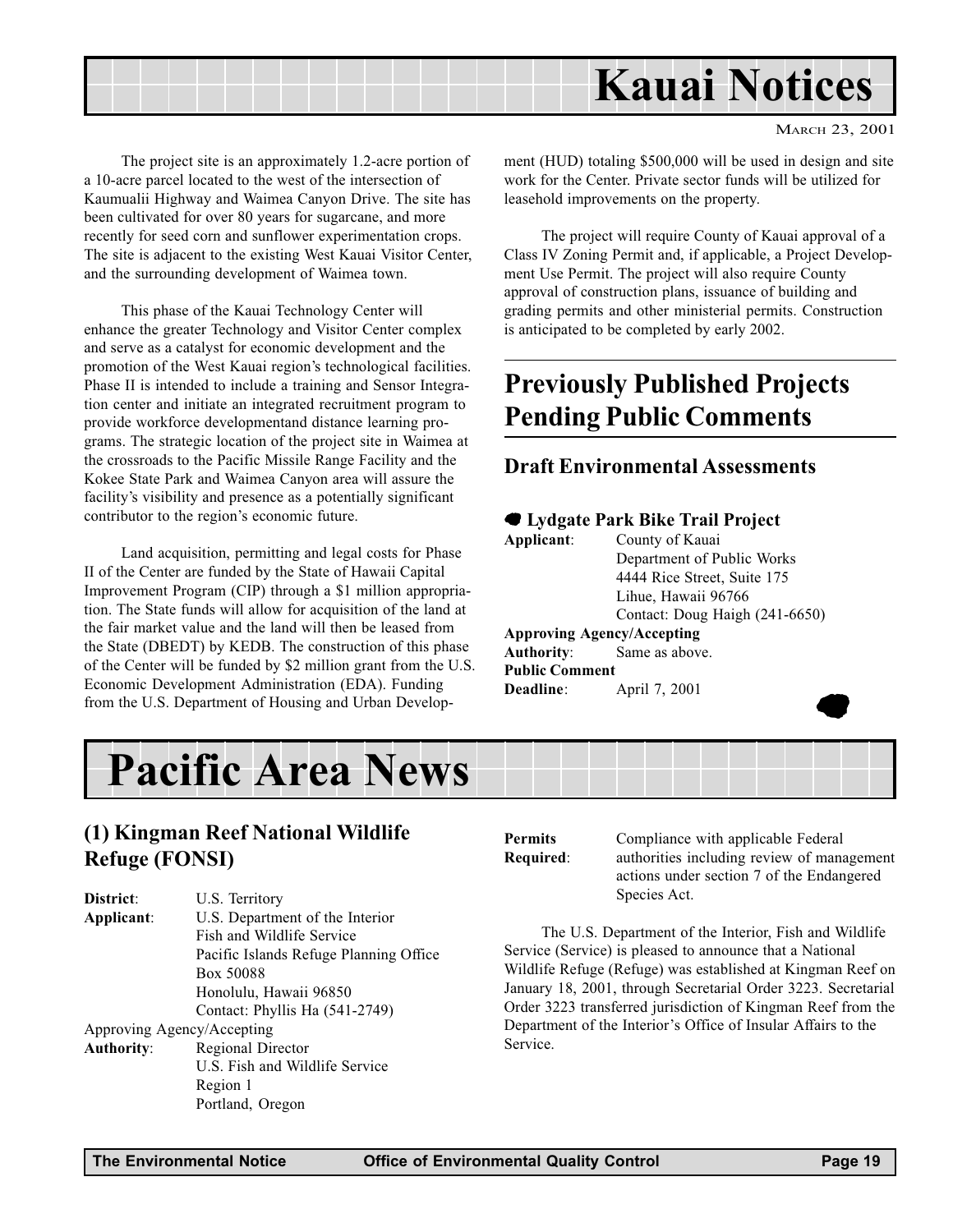# <span id="page-19-0"></span>Pacific Area News

MARCH 23, 2001

This remote coral reef atoll is the northernmost atoll in the Line Islands, 900 miles south of Hawaii and only six Degrees north of the equator. The coral reefs at Kingman Reef are among the most pristine in the Pacific and support a spectacular diversity of marine life including reef and open ocean fishes, corals, sharks, seaweeds, giant clams, crabs, lobsters, manta rays and other wildlife including migratory seabirds and threatened green sea turtles. The approved Refuge boundary includes three small coral spits that comprise the limited emergent land, and submerged lands and associated waters of the coral reef ecosystem and adjacent waters to the extent of the 12-nautical mile territorial sea. The Refuge was not opened to commercial fishing. The Service will begin management actions to conserve this outstanding coral reef ecosystem and associated marine habitats and wildlife in perpetuity as part of the National Wildlife Refuge System.

The Environmental Assessment for the Proposed Kingman Reef National Wildlife Refuge was finalized after considering public comments that were provided during the 30-day public comment period. The Service's analysis resulted in a Finding of No Significant Impact, so the Service will not develop an environmental impact statement. A limited number of copies of the final environmental assessment and conceptual management plan are available. You may request a copy by calling the U.S. Fish and Wildlife Service's Pacific Islands Refuge Planning Office at 541-2749. Copies are also available in State main libraries. For more information about the National Wildlife Refuge, contact Jerry Leinecke, Project Leader, Hawaiian and Pacific Islands National Wildlife Refuge Complex at: 541-1201.

## (2) Palmyra Atoll National Wildlife Refuge (FONSI)

| District:         | U.S. Territory                         |
|-------------------|----------------------------------------|
| Applicant:        | U.S. Department of the Interior        |
|                   | Fish and Wildlife Service              |
|                   | Pacific Islands Refuge Planning Office |
|                   | Box 50088                              |
|                   | Honolulu, Hawaii 96850                 |
|                   | Contact: Phyllis Ha (541-2749)         |
|                   | Approving Agency/Accepting             |
| <b>Authority:</b> | Regional Director                      |
|                   | U.S. Fish and Wildlife Service         |
|                   | Region 1                               |
|                   | Portland, Oregon                       |

Permits Compliance with applicable Federal Required: authorities including review of management actions under section 7 of the Endangered Species Act.

The U.S. Department of the Interior, Fish and Wildlife Service (Service) is pleased to announce that a National Wildlife Refuge (Refuge) was established at Palmyra Atoll on January 18, 2001, through Secretarial Order 3224. Secretarial Order 3224 transferred jurisdiction of Palmyra Atoll from the Department of the Interior's Office of Insular Affairs to the Service. The approved Refuge boundary extends to the 12 nautical mile extent of the territorial sea. The Refuge currently includes tidal areas and submerged lands and waters, and the Service is actively seeking to purchase portions of emergent lands from the landowner, The Nature Conservancy.

Palmyra Atoll is a low-lying equatorial atoll in the northern Line Islands. This U.S. possession features a collection of densely vegetated islets, coral reefs, and waters that teem with wildlife. Palmyra Atoll's importance for central Pacific oceanic wildlife made it one of the top priorities in the nation for the Service's land protection program.

As described in the conceptual management plan, in addition to protecting and managing outstanding natural resources, the Service is proposing to permit a low level of compatible recreational fishing to be undertaken by Refuge visitors. Low levels of fishing for bonefish in the lagoon and primarily catch-and-release deep water sportfishing in offshore waters may be conducted under carefully managed visitor programs. We are also proposing to allow a limited level of SCUBA diving, snorkeling, and hiking in designated portions of the Refuge to provide Refuge visitors with opportunities to participate in compatible wildlife observation and photography, education, and interpretation programs, as well as a low level of controlled access to the Refuge by privately owned recreational sailing and motor vessels, who secure permission from the Refuge Manager, in advance.

A limited number of copies of the final environmental assessment and conceptual management plan are available at the U.S. Fish and Wildlife Service's Pacific Islands Refuge Planning office and may be requested by calling: 541-2749. Copies are also available in State main libraries. For more information about the National Wildlife Refuge, contact Jerry Leinecke, Project Leader, Hawaiian and Pacific Islands National Wildlife Refuge Complex at: 541-1201.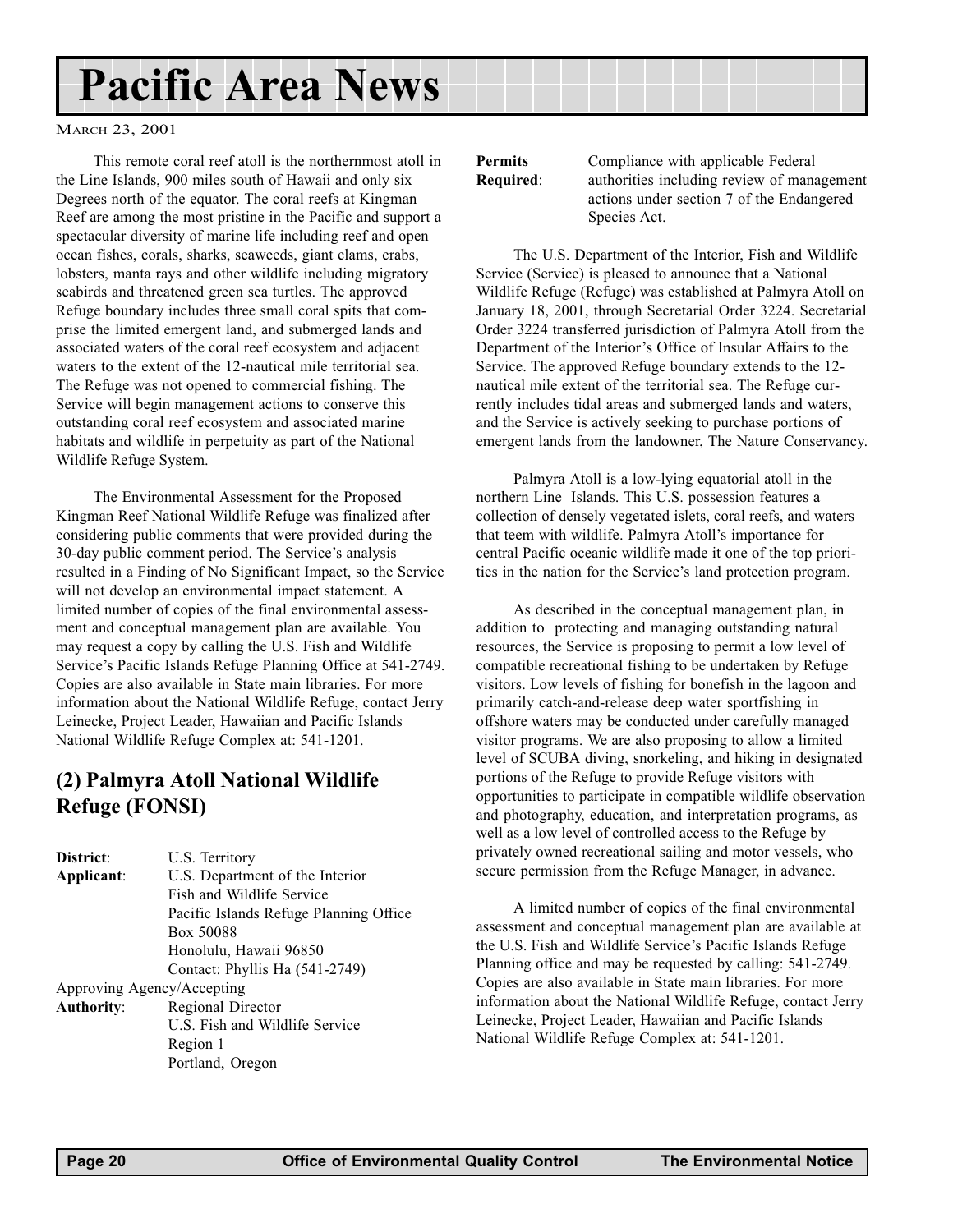|  |  |  | <b>Shoreline Notices</b> |
|--|--|--|--------------------------|
|  |  |  |                          |

### Shoreline Certification Applications

Pursuant to § 13 -222-12, HAR the following shoreline certification applications are available for inspection at the DLNR District Land Offices on Kauai, Hawaii and Maui and at Room 220, 1151 Punchbowl St., Honolulu, Oahu (Tel: 587-0414). All comments shall be submitted in writing to the State Land Surveyor, 1151 Punchbowl Street, Room 210, Honolulu, HI 96813 and postmarked no later than fifteen (15) calendar days from the date of the public notice of the application.

| Case No.            | Date<br>Received   | Location                                                                                                                                                                                                                                                                                                           | Applicant                                                                         | Tax Map<br>Key          |
|---------------------|--------------------|--------------------------------------------------------------------------------------------------------------------------------------------------------------------------------------------------------------------------------------------------------------------------------------------------------------------|-----------------------------------------------------------------------------------|-------------------------|
| HA-239              | $02\frac{1}{28}01$ | Kona Inn Shopping Plaza being lot 1 of Land<br>Commission Award 7630, Apana 1 at Keopu 3rd,<br>Honuaula and Hienaloli 1st, North Kona, Island<br>of Hawaii, Hawaii (75-5739 Alii Drive)<br><b>Purpose: Building Permit</b>                                                                                         | Wes Thomas<br>Associates, for<br>Kailua Kona<br>Village<br>Development<br>Group   | $7 - 5 - 07:21$         |
| OA-813              | 02/28/01           | Lot 2-B, 3 and 4-B of Land Court Application<br>739 as shown on Map 2, land situated at<br>Waikiki, Honolulu, Island of Oahu, Hawaii<br>(3101 Diamond Head Road)                                                                                                                                                   | Wesley T. Tengan,<br>for Marilyn Park                                             | $3 - 1 - 36:08$         |
| OA-814              | 02/27/01           | Purpose: Calculate building potential<br>Lot 739 Land Court Application 678 as shown<br>on map 181, land situated at Kuliouou, Honolulu,<br>Island of Oahu, Hawaii (246 Paiko Drive)<br>Purpose: Calculate building potential                                                                                      | Wesley T. Tengan,<br>for Dr. Gregory and<br>Joy Caputy                            | $3 - 8 - 01$ : 26       |
| $\overline{MA-249}$ | 02/27/01           | Lot B, Maalaea Beach Lots, being a portion of<br>Grant 3152 to Henry Cornwell, land situated at<br>Waikapu, Wailuku, Island of Maui, Hawaii (250<br>Hauoli Street)                                                                                                                                                 | Tanaka Engineers,<br>Inc., for Kana'i A<br>Nalu Condominium<br>Assoc.             | $3 - 8 - 14:04$<br>& 05 |
|                     |                    | Purpose: Building setback                                                                                                                                                                                                                                                                                          |                                                                                   |                         |
| HA-240              | 02/28/01           | Lot 2(revised) being a portion of R. P. 3736,<br>Land Commission Award 10642, Apana 1 to<br>Puki and R. P. 4033, Land Commission Award<br>2376, Apana 2 to Keauikalima, land situated at<br>Kapalaalaea 1 <sup>st</sup> , North Kona, Island of Hawaii,<br>Hawaii (75-6570 Alii Drive)<br>Purpose: Building Permit | Wes Thomas<br>Associates, for Col<br>James Sadler,<br>USAF, Ret. etal             | $7 - 7 - 10$ : 10       |
| MA-220-3            | 03/07/01           | Being a portion of Land Commission Award<br>11216, Apana 21 to M. Kekauonohi, also being<br>all of lot 47 of Makena Beach Lots, land situated<br>at Palauea, Honuaula, Makawao, Island of Maui,<br>Hawaii (Makena Road)<br>Purpose: Establish shoreline                                                            | Warren S. Unemori<br>Engineering, Inc.,<br>for Warmenhoven<br><b>Spirit Trust</b> | $2 - 1 - 11:21$         |
| HA-241              | 03/13/01           | The whole of Grant 1997 to Kauwe, land situated<br>at Paoo 2-6, North Kahala, Island of Hawaii,<br>Hawaii (no address assigned)<br>Purpose: (County and State Permits)                                                                                                                                             | Wes Thomas<br>Associates, for<br>Jonathan Cohen                                   | $5 - 7 - 01:05$         |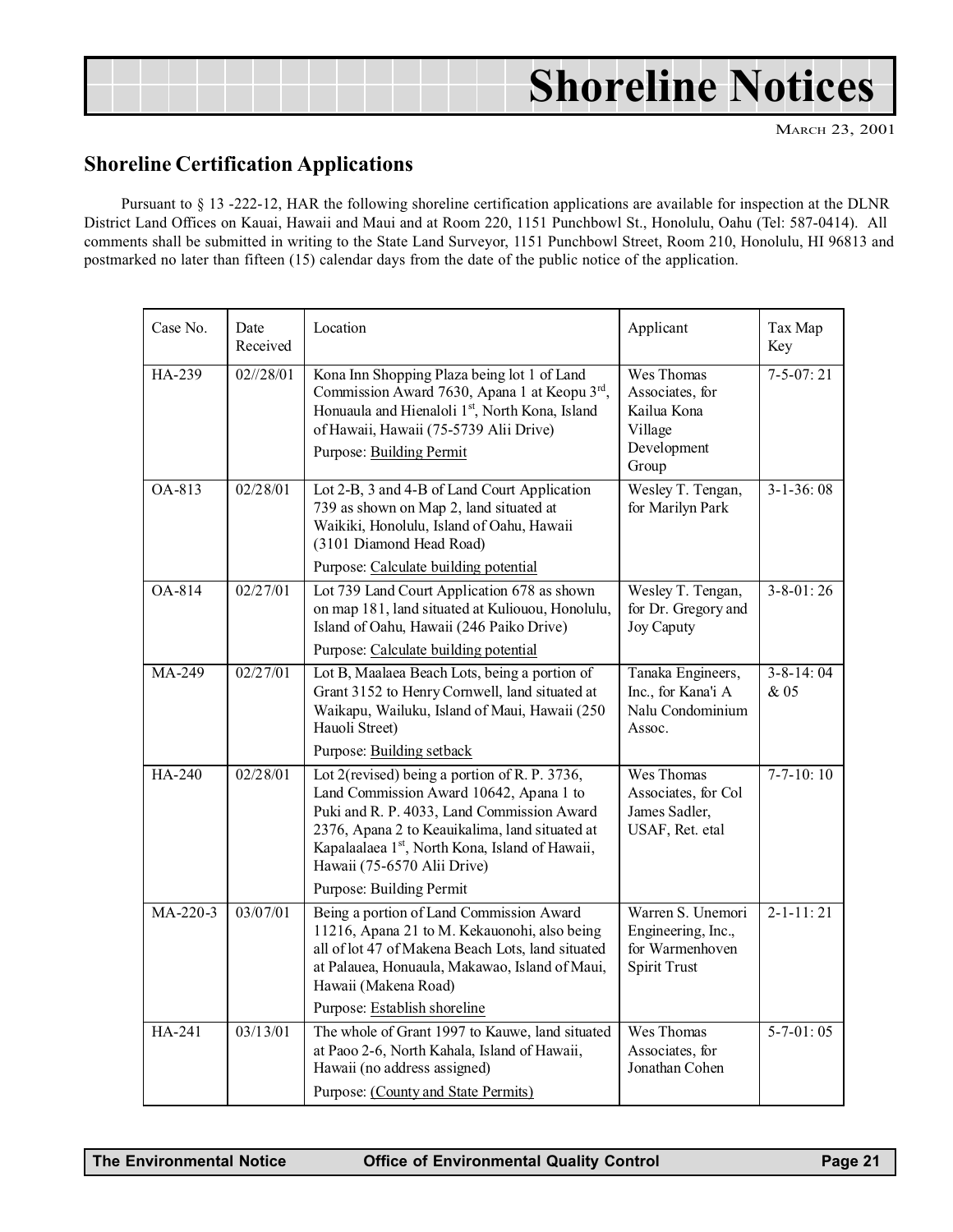# <span id="page-21-0"></span>Shoreline Notices

MARCH 23, 2001

### Shoreline Certifications and Rejections

Pursuant to §13-222-26, HAR the following shorelines have been certified or rejected by the DLNR. A person may appeal a certification or rejection to the BLNR, 1151 Punchbowl Street, Room 220, Honolulu, HI 96813, by requesting in writing a contested case hearing no later than twenty (20) calendar days from the date of public notice of certification or rejection.

| Case No.   | Cert/Rej<br>Date      | Location                                                                                                                                                                             | Applicant                                                                      | Tax Map<br>Key          |
|------------|-----------------------|--------------------------------------------------------------------------------------------------------------------------------------------------------------------------------------|--------------------------------------------------------------------------------|-------------------------|
| OA-805     | Rejected<br>03/05/01  | Lot 51, Land Court Consolidation 29, land<br>situated at Kaneohe, Koolaupoko, Island of<br>Oahu, Hawaii (45-247 Ka-Hanahou Circle)<br>Purpose: Building permit                       | Walter P.<br>Thompson, Inc., for<br>Kyoko Zaha                                 | $4 - 5 - 47:47$         |
| MO-062     | Certified<br>03/07/01 | Grant 3096 to Mahoe, land situated at Pukoo,<br>Molokai, Maui, Hawaii (Vacant)<br>Determine building setback                                                                         | Newcomer-Lee<br>Land Surveyors,<br>Inc., for Christine<br>Feeter-Stark         | $5 - 7 - 07:11$         |
| MA-248     | Certified<br>03/07/01 | Lot 93, Land Court Application 1744 (Map<br>80), land situated at Kaanapali, Island of<br>Maui, Hawaii (30 Kai Ala Drive)<br>Purpose: Determine building setback                     | Ana Aina Surveyor,<br>for Kaiala Village<br><b>LLC</b>                         | $4 - 4 - 14$ : 12       |
| MA-141-2   | Certified<br>03/07/01 | Portion of Grant 1498, Apana 2 to Manu,<br>land situated at Makena, Maui, Hawaii (Lot 3<br>of One Loa Subdivision, Makena) (Vacant)<br>Purpose: Determine future use of the property | Warren S. Unemori<br>Engineering, Inc.,<br>for Marc Turtetaub                  | $2 - 1 - 06$ : 103      |
| OA-802     | Certified<br>03/07/01 | Lot 12, portion of Grant 4674 to John D. Holt<br>Jr., land situated at Honolulu, Island of Oahu,<br>Hawaii (206 Kula Manu Place)<br>Purpose: New construction                        | DJNS Surveying &<br>Mapping, Inc., for<br>Henrik Falktoft                      | $3 - 1 - 40:03$         |
| $MA-185-2$ | Certified<br>03/07/01 | Grant 10981 to Thos. R. Foster Robinson &<br>wife, land situated at Kalihi, Honuaula, Island<br>of Maui, Hawaii (Vacant)<br>Purpose: Re-certification                                | Warren S. Unemori,<br>Engineering, Inc.,<br>for Carter-Makena<br>Ltd, Partners | $2 - 1 - 4:46 \&$<br>67 |
| OA-810     | Certified<br>03/07/01 | Lot 5 Waimanalo Beach Lots, land situated at<br>Waimanalo, Koolaupoko, Island of Oahu,<br>Hawaii (41-981/41-983 Laumilo Street)<br>Purpose: Calculate building potential             | Wesley T. Tengan,<br>for Iwashige                                              | $4 - 1 - 07:02$         |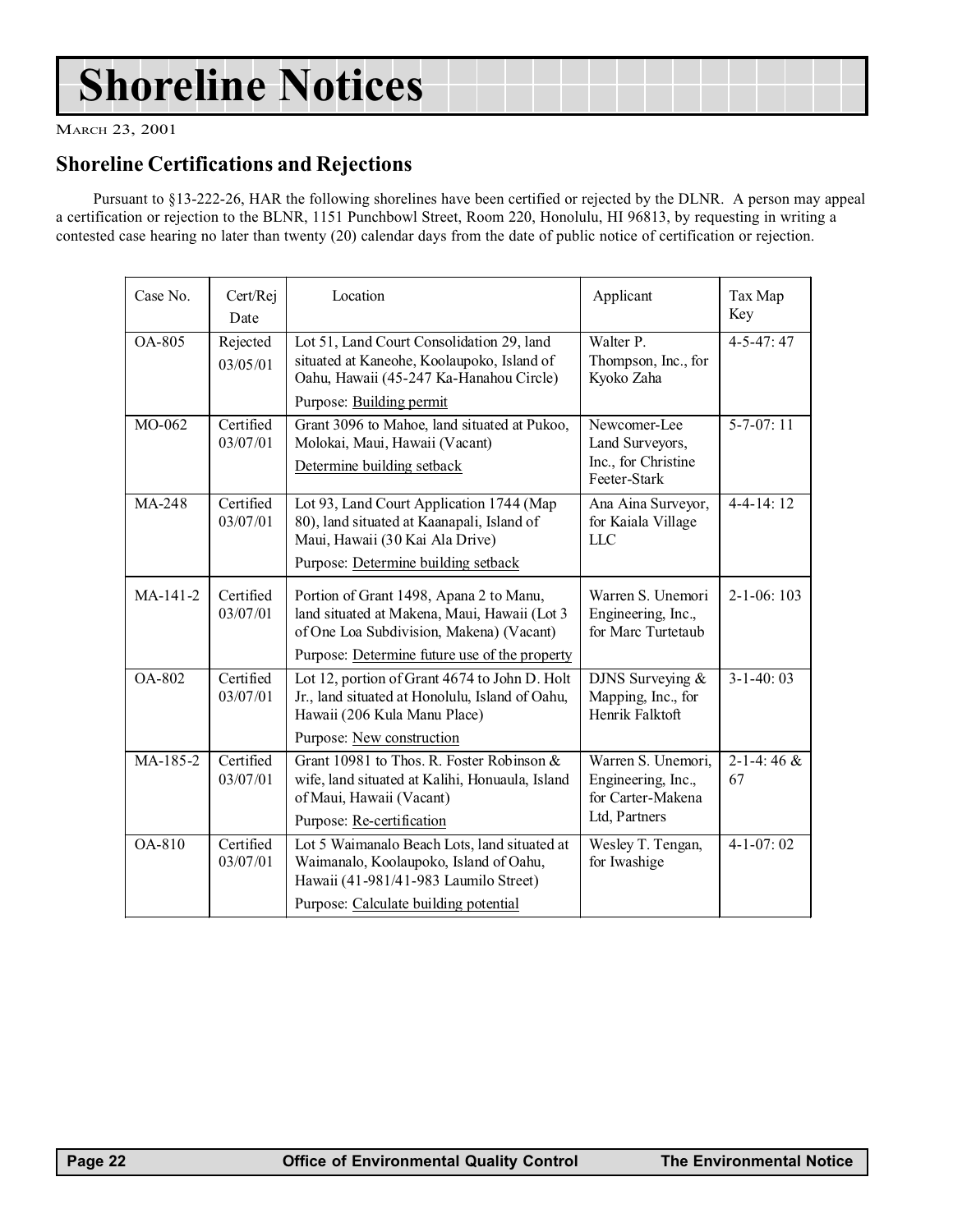# <span id="page-22-0"></span>Pollution Control Permits

### Department of Health Permits

The following is a list of some pollution control permits currently being reviewed by the State Department of Health. For more information about any of the listed permits, please contact the appropriate branch or office of the Environmental Management Division at 919 Ala Moana Boulevard, Honolulu.

### Safe Drinking Water Branch

| Branch &<br>Permit Type                                         | Applicant & Permit Number                                                             | <b>Project Location</b>                                                                            | Pertinent<br>Dates | <b>Proposed Use</b>                                                                       |
|-----------------------------------------------------------------|---------------------------------------------------------------------------------------|----------------------------------------------------------------------------------------------------|--------------------|-------------------------------------------------------------------------------------------|
| Safe Drinking Water<br>Branch,<br>586-4258.<br><b>UIC Pemit</b> | UH-2002                                                                               | Hawaii Health Systems Corp. Hale Ho'ola Hamakua Hospital<br>Honokaa, Hamakua                       | n/a                | Permit renewal of 3 injection<br>wells for sewage disposal.                               |
| Safe Drinking Water<br>Branch,<br>586-4258,<br><b>UIC Pemit</b> | Department of Public Works<br>County of Hawaii<br>UH-2112                             | Alii Drive Realignment Phase I - HI<br>Belt Road to Lako Street, Kailua-<br>Kona                   | n/a                | Construction of 52 injection<br>wells for surface drainage.                               |
| Safe Drinking Water<br>Branch,<br>586-4258.<br><b>UIC Pemit</b> | United States Postal Service<br>UH-2113                                               | Kailua-Kona Carrier Annex, along<br>Road N, Kona International Airport<br>at Keahole               | n/a                | Construction of 4 injection<br>wells for surface drainage.                                |
| Safe Drinking Water<br>Branch,<br>586-4258,<br><b>UIC Pemit</b> | <b>Airports Division</b><br>Department of Transportation<br>State of Hawaii, UH-1673E | <b>Airport Operational Area Access</b><br>Road, Kona International Airport at<br>Keahole           | n/a                | Construction of 2 injection<br>wells for surface drainage.                                |
| Safe Drinking Water<br>Branch,<br>586-4258,<br><b>UIC Pemit</b> | Maalaea Triangle, Inc.<br>UM-1954                                                     | Maalaea Triangle WWTF, Maalaea<br>Road, Wailuku                                                    | n/a                | Permit renewal of 2 injection<br>wells for sewage disposal.                               |
| Safe Drinking Water<br>Branch,<br>586-4258,<br><b>UIC Pemit</b> | Department of Environmental<br>Services, City & County of<br>Honolulu, UO-1258        | Pa'ala'a Kai WWTP, 66-1012<br>Oliana Street, Waialua                                               | n/a                | Permit renewal of 10 injection<br>wells for sewage disposal.                              |
| Safe Drinking Water<br>Branch,<br>586-4258<br><b>UIC Pemit</b>  | Naval Computer & Telecom<br>Area Master Station, Pacific<br>UO-1994                   | Very Low Frequency Radio<br>Transmitting Facility Bldg. 2,<br>Lualualei, Marconi Street, Lualualei | n/a                | Permit renewal of one injection<br>well for industrial wastewater<br>and sewage disposal. |

### PUBLIC NOTICE

The State Department of Health ("DOH") announces a proposed modification of the Consent Decree and Order filed in State of Hawaii v. City and County of Honolulu ("City"), First Circuit Court, Civ. No. 94-1896-05. This modification will, among other things, allow additional time for the City to complete its new reclamation system for the Wahiawa Wastewater Treatment Plant, and for the DOH to issue the City a new NPDES Permit for the plant utilizing the new reclamation system.

Within 30 days of this notice, anyone may submit written comments on the proposed modification to: The Chief Clerk, Circuit Court of the First Circuit, 777 Punchbowl Street, Honolulu, Hawaii 96813. Commenters should identify the case by the name and civil number given above, and identify the comments as such. Commenters should also send a copy of their comments to the DOH at the address below. The proposed modification may be reviewed or copied at the DOH, Clean Water Branch, 919 Ala Moana Boulevard, Room 301, Honolulu, Hawaii 96814. For additional information, contact Denis Lau, Chief, Clean Water Branch, DOH, at (808) 586-4309.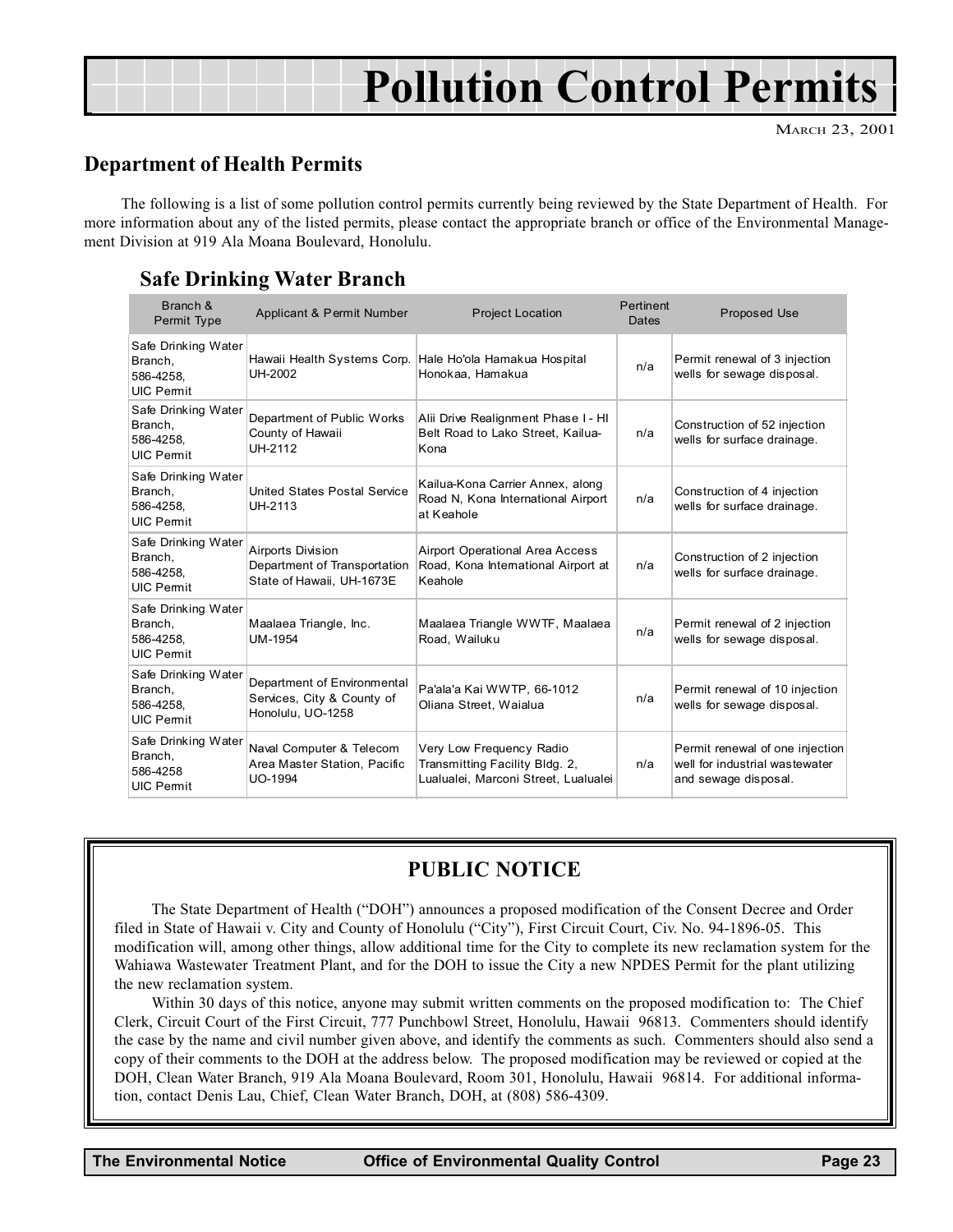# Pollution Control Permits

MARCH 23, 2001

## Clean Air Branch

| <b>Branch</b><br>Permit Type                                           | Applicant & Permit<br>Number                                  | Project Location                                                                                             | Pertinent<br>Date           | Proposed Use                                                                                                        |
|------------------------------------------------------------------------|---------------------------------------------------------------|--------------------------------------------------------------------------------------------------------------|-----------------------------|---------------------------------------------------------------------------------------------------------------------|
| Clean Air Branch<br>586-4200, Temporary<br>Noncovered Source<br>Permit | Water Resources<br>International, Inc.<br>NSP 0490-01-NT      | Highway 190,<br>Kailua-Kona, Hawaii                                                                          | Issued:<br>2/26/01          | Drilling $\operatorname{Rig}$ #4 - Well<br>Drilling Rig with Seven (7)<br>Diesel Engines                            |
| Clean Air Branch<br>586-4200, Noncovered<br>Source Permit              | Dodo Mortuary, Inc.<br>NSP 0304-02-N<br>(Renewal)             | 199 Wainaku Street,<br>Hilo, Hawaii                                                                          | Issued:<br>3/1/01           | Crematory Incinerator                                                                                               |
| Clean Air Branch<br>586-4200, Covered<br>Source Permit                 | Kauai Power<br>Partners<br>CSP 0452-01-C                      | TMK: 3-8-03 Par 1; Field<br>390, Lihue, Kauai                                                                | Issued:<br>3/7/01           | One (1) 27 MW<br>Combustion Turbine<br>Generator and One (1) 600<br>kW Blackstart Diesel<br><b>Engine Generator</b> |
| Clean Air Branch<br>586-4200, Temporary<br>Covered Source Permit       | <b>Isemoto Contracting</b><br>Company, Ltd.<br>CSP 0219-01-CT | Various Locations, State<br>of Hawaii<br>Initial Location:<br>100 Kaupulehu Drive,<br>Kaupulehu-Kona, Hawaii | Comments<br>Due:<br>4/19/01 | Two (2) 357 TPH Portable<br>Stone Quarrying and<br>Processing Plants with<br>Diesel Engine Generators               |

# Alien Species Permits

Before most alien organisms can be brought into Hawaii they must receive a permit from the Board of Agriculture. The application is first reviewed by experts in biology and heard in a public meeting of the Committee on Plants and Animals. To learn more about these permit applications, interested parties are encouraged to contact:

Plant Quarantine Branch Hawaii Department of Agriculture 701 Ilalo St. Honolulu, HI 96813 Ph. 586-0846

The following request is currently under review by the Board of Agriculture:

Title: Request for (1) Preliminary Review of the Currently Unlisted Cephalopods ("Wunderpus" Octopus (Octopus sp.), Mimic Octopus (Octopus sp.), Striped Pyjama Squid (Sepioloidea lineolata), Northern Pygmy Squid (Idiosepius paradoxus), and Two-tone Pygmy Squid (Idiosepius pygmaeus)) for Future Placement on the List of Restricted Animals (Part A) for Import for Scientific Research and Exhibition; (2) Allow the Importation of the Unlisted Cephalopods by Special Permit for Scientific Research; and (3) Establish Permit Conditions for the Importation of the Unlisted Cephalopods by Special Permit for Scientific Research.